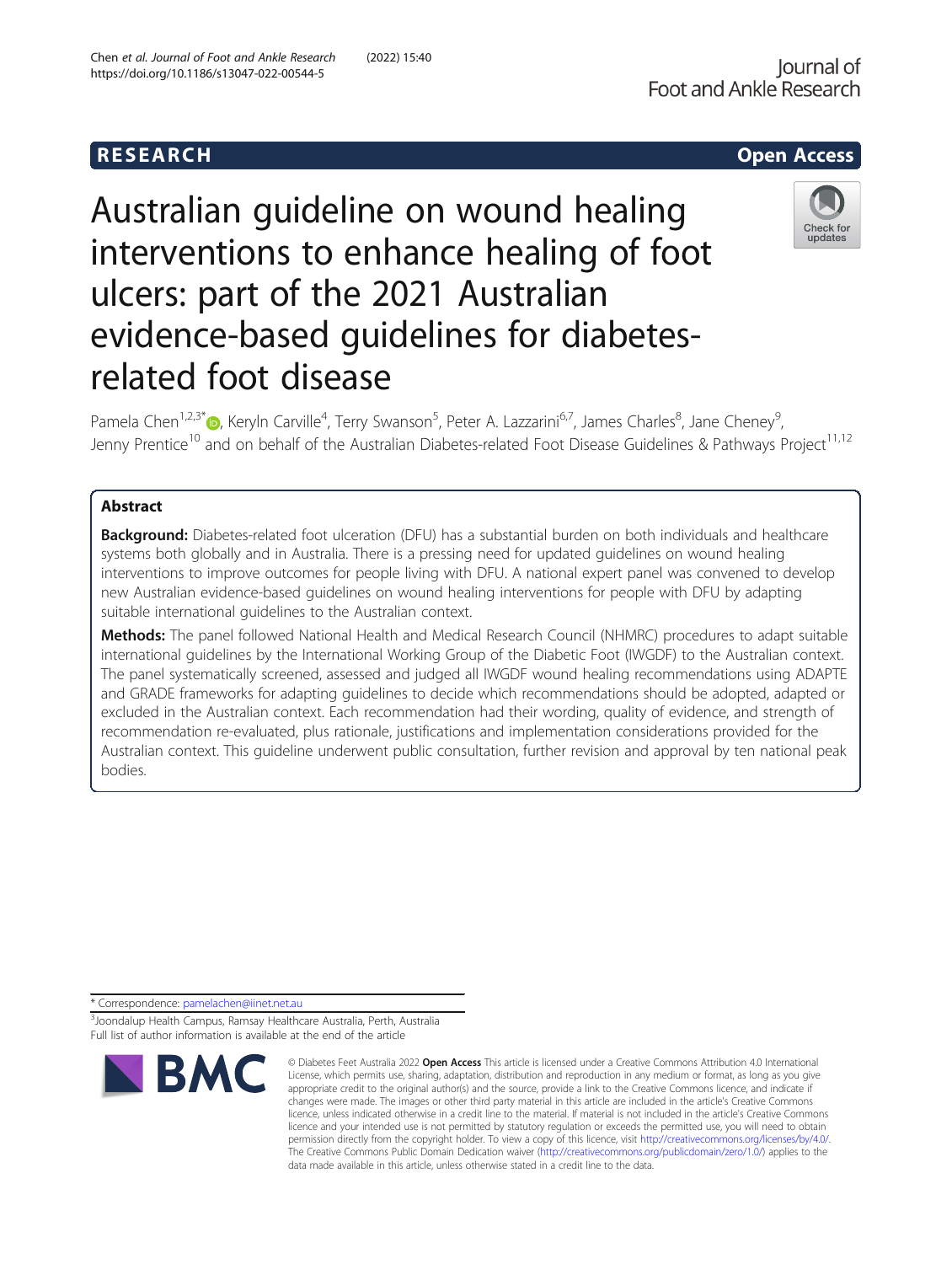Results: Thirteen IWGDF wound healing recommendations were evaluated in this process. After screening, nine recommendations were adopted and four were adapted after full assessment. Two recommendations had their strength of recommendations downgraded, one intervention was not currently approved for use in Australia, one intervention specified the need to obtain informed consent to be acceptable in Australia, and another was reworded to clarify best standard of care. Overall, five wound healing interventions have been recommended as having the evidence-based potential to improve wound healing in specific types of DFU when used in conjunction with other best standards of DFU care, including sucrose-octasulfate impregnated dressing, systemic hyperbaric oxygen therapy, negative pressure wound therapy, placental-derived products, and the autologous combined leucocyte, platelet and fibrin dressing. The six new guidelines and the full protocol can be found at: [https://](https://diabetesfeetaustralia.org/new-guidelines/) [diabetesfeetaustralia.org/new-guidelines/](https://diabetesfeetaustralia.org/new-guidelines/)

**Conclusions:** The IWGDF guideline for wound healing interventions has been adapted to suit the Australian context, and in particular for geographically remote and Aboriginal and Torres Strait Islander people. This new national wound healing guideline, endorsed by ten national peak bodies, also highlights important considerations for implementation, monitoring, and future research priorities in Australia.

Keywords: Diabetes-related foot ulcer, Diabetic foot, Foot ulcer, guideline, Recommendations, Treatment, Wound healing, Wound treatment

# Background

Diabetes-related foot disease causing diabetes-related foot ulceration (DFU) is one of the most devastating complications of diabetes, precedes up to 75% of amputations in people with diabetes and accounts for a significant proportion of the global disability burden [\[1](#page-22-0), [2](#page-22-0)]. Australia has a national prevalence of diabetes of 5.3% [\[3](#page-22-0)] and amongst those living with diabetes, the prevalence of diabetesrelated foot ulceration is around 3.2% [\[4\]](#page-22-0). DFUs cost the healthcare systems an estimated \$1.6 billion [\[5](#page-22-0), [6\]](#page-22-0), affect around 50,000 people, cause 28,000 hospital admissions and 5000 amputations each year [[5,](#page-22-0) [6\]](#page-22-0). A further 300,000 Australians are living with diabetes-related peripheral neuropathy and thus at risk of DFU. Aboriginal and Torres Strait Islander people are disproportionately affected by DFU, being up to 38 times more likely to have a major amputation compared to their non-Indigenous counterparts  $[6–8]$  $[6–8]$  $[6–8]$  $[6–8]$  $[6–8]$ . It is thus critical that interventions to enhance or facilitate healing of DFU are supported by strong evidence of benefit and cost-effectiveness [[9\]](#page-22-0), and all communities across Australia should have equitable access to these interventions [\[8](#page-22-0)].

Management of DFU has been a global priority with new International Working Group of the Diabetic Foot (IWGDF) Guidelines released every 4 years since 1999 and the most recent released in 2019 [[9\]](#page-22-0). In contrast, the last national evidence-based guideline in Australia was released in 2011 [\[10](#page-22-0)], and is now considerably outdated [[5,](#page-22-0) [11\]](#page-22-0). Furthermore, in 2011, the IWGDF Guidelines reported that poor study design and reporting were a key limitation in the evidence base of interventions to enhance healing of DFU [[12,](#page-22-0) [13\]](#page-22-0). However, in 2016 with the subsequent IWGDF publication of international best practice reporting standards for DFU studies [[14\]](#page-22-0), several well-designed clinical trials involving interventions

to enhance wound healing in DFU have since been published [[15](#page-22-0), [16](#page-22-0)].

With this in mind, not only did the Australian Guideline (2011) urgently need updating, but experts suggested there was a 'renaissance in DFU wound healing intervention studies' [[17\]](#page-22-0) that provided considerable new robust evidence to support different wound healing interventions with significantly improved outcomes for people with DFU. Thus, this is a timely opportunity to adapt the 2019 IWGDF Guideline to the Australian context to become the new Australian guideline on wound healing interventions to heal DFU which should help guide health professionals, address the large national DFU burden and mitigate existing inequalities amongst Australians living with DFU.

# Methods

The methods to develop this guideline have been described in detail in the accompanying guidelines development protocol authored by the Australian Diabetesrelated Foot Disease (DFD) Guideline Development Working Group [[18\]](#page-22-0). Eight overarching steps recommended by the National Health and Medical Research Council (NHMRC) for adapting source guidelines [[18](#page-22-0)– [20\]](#page-22-0) were followed and they were: 1) defining the scope, 2) identifying potential source guidelines, 3) assessing the suitability of source guidelines, 4) assessing and deciding which source guideline recommendations to adopt, adapt or exclude, 5) drafting new recommendations and rationale for the context, 6) collating recommendations and rationales into new guidelines, 7) developing clinical pathway(s) to aide implementation, and 8) consultation and endorsement of the final guideline [[20\]](#page-22-0). Steps 1–3 were performed by the Guideline Development Working Group [\[18](#page-22-0)] who systematically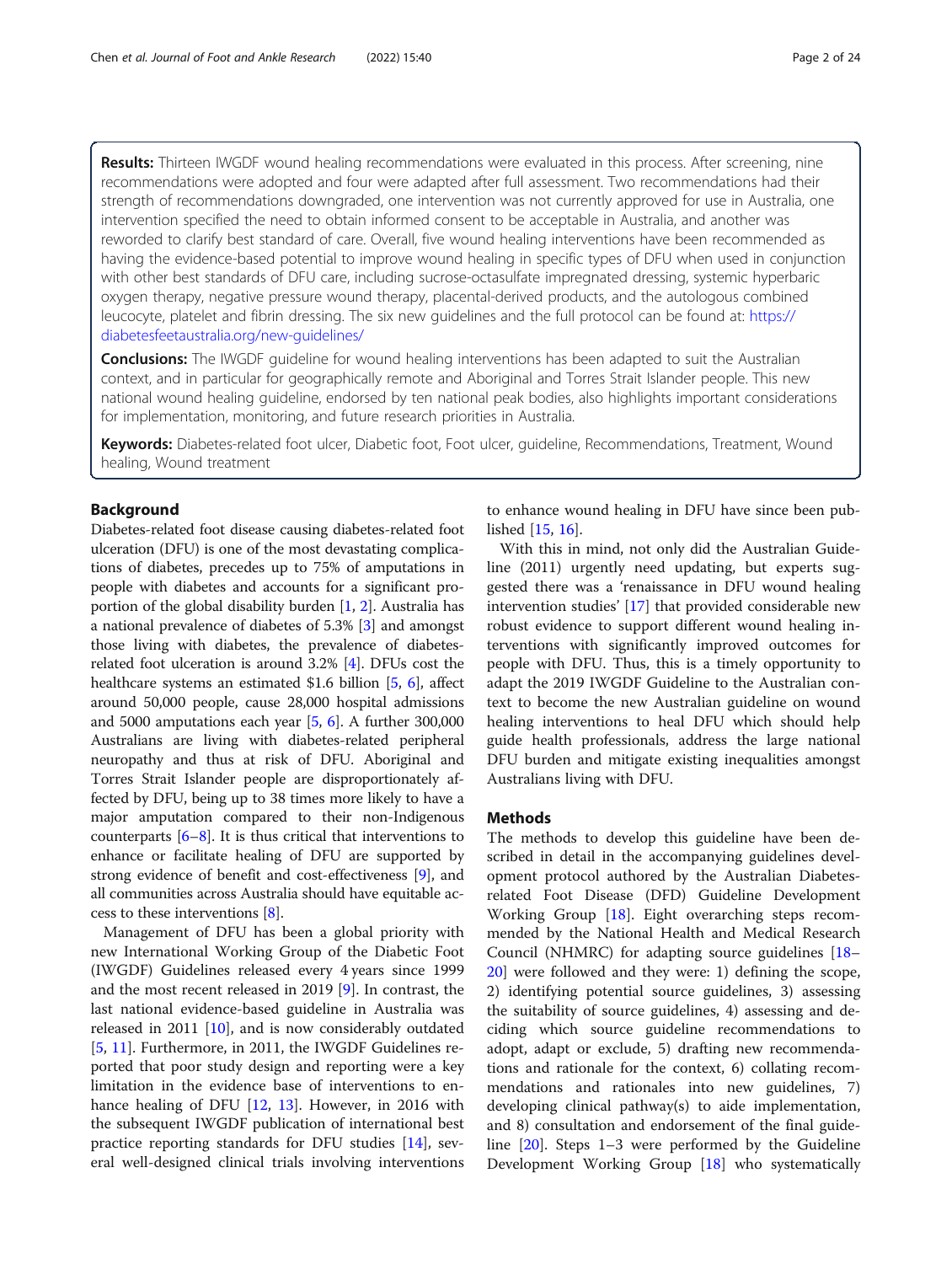searched for and identified all available potential source guidelines, and assessed the 2019 IWGDF Guideline [\[9](#page-22-0)] as the only suitable international sourced guideline to adapt to the Australian context. The remaining methodological steps are the subject of this paper and are described below.

#### National panel

The authors ('the panel') of this Australian wound healing interventions guideline are all national experts of a national expert panel invited by the Australian DFD Guidelines Development Working Group to systematically adapt the IWGDF recommendations on wound healing interventions to the Australian context. Each panel member was invited based on their recognised inter-disciplinary expertise in wound healing for people with DFU, along with a consumer, and an Aboriginal Torres Strait Islander DFU representative [\[18](#page-22-0)]. The panel was provided with the IWGDF Guideline (2019), systematic review [\[21](#page-22-0)] and supplementary documentation for wound healing interventions to screen, assess and decide on the applicability and acceptability of all 13 IWGDF Guideline (2019) wound healing intervention recommendations to the Australian context [[9,](#page-22-0) [21\]](#page-22-0).

#### Screening recommendations

Each of the thirteen IWGDF (2019) recommendations were initially independently screened by two panel members to assess the quality of evidence, strength of recommendation, acceptability and applicability in the Australian context using a customised 7-item ADAPTE evaluation format [[18](#page-22-0), [22](#page-22-0)]. Any disagreement amongst the two panel members was discussed until consensus was reached and if this was not possible a third panel member was invited to aid decision making. The full panel subsequently met to discuss and reach consensus on all item ratings for all recommendations. Each recommendation where the panel agreed unanimously with the IWGDF on all quality of evidence and strength of recommendation item ratings, as well as deeming the recommendation applicable and acceptable to the Australian context, were adopted for use. Any recommendations where the panel were unsure if they agreed with the IWGDF on any of those items were referred for a full assessment at the next stage [[18](#page-22-0)].

#### Assessing recommendations

The GRADE Evidence to Decision (EtD) tool template was used for recommendations necessitating a full assessment [\[18](#page-22-0), [19,](#page-22-0) [23](#page-23-0), [24\]](#page-23-0). The EtD template facilitates judgements to be made on eight criteria: the problem, desirable effects, undesirable effects, quality (or certainty) of evidence, values (of importance of outcomes), balance of effects, acceptability and feasibility [\[19](#page-22-0), [23](#page-23-0), [24\]](#page-23-0). One panel member extracted all relevant evidence that supported the recommendation concerned from the IWGDF Guideline (2019) and/or systematic review to populate the EtD tool  $[9, 21]$  $[9, 21]$  $[9, 21]$  $[9, 21]$ . The member then added any Australian literature or expert opinion considerations that were not included in the IWGDF Guideline (2019) that they considered necessary. Once populated, the EtD tool was checked by a second panel member and disagreements were discussed and resolved until consensus was achieved. All detailed and summary judgement items for each criterion were then rated in the populated EtD tool by a panel member and checked by another, and disagreements were once again discussed until a majority consensus was achieved. At this stage, the full panel met again to discuss and achieve consensus on the summary judgement ratings for all eight EtD criteria and then compared those judgements with those of the IWGDF Guideline (2019, 23, 24).

#### Decisions on recommendations

The decision to adopt, adapt or exclude each original IWGDF Guideline (2019) recommendation was based on the level of agreement between the panel and the IWGDF judgements [\[23,](#page-23-0) [24](#page-23-0)]. If there was agreement between the panel and IWGDF across all or the vast majority of the eight criteria the recommendation was adopted. If there was disagreement, the recommendation could be adapted and if there were substantial disagreement and/or the panel concluded the acceptability or applicability was not adequate for the Australian context, it could be excluded [\[23](#page-23-0), [24\]](#page-23-0). Where consensus was not achieved amongst the panel, the Australian DFD Guideline Development Working Group were consulted and assisted with this process if required.

Recommendations adapted at this stage of the process were re-evaluated on their quality of evidence and strength of recommendation until consensus, based on the panel's summary judgements of the eight EtD criteria [\[23](#page-23-0), [24\]](#page-23-0). GRADE defines quality of evidence as: high, if the panel were confident the findings from the supporting evidence were from studies with low risk of bias with reported consistent effects and further research was unlikely to change that confidence; moderate, if the panel had moderate confidence in the findings being of low risk of bias and/or with consistency of effects and further research was likely to impact that further; low, if the panel had low confidence in the findings being of risk of bias and with consistent effects; and very low, if there was very low confidence in the supporting evidence [\[23,](#page-23-0) [24](#page-23-0)]. The strength of recommendation was made taking into consideration the balance of effects, quality of evidence, values, applicability and acceptability in the Australian context [\[23,](#page-23-0) [24\]](#page-23-0). In brief, it was rated as strong, if there was a moderate-to-large difference in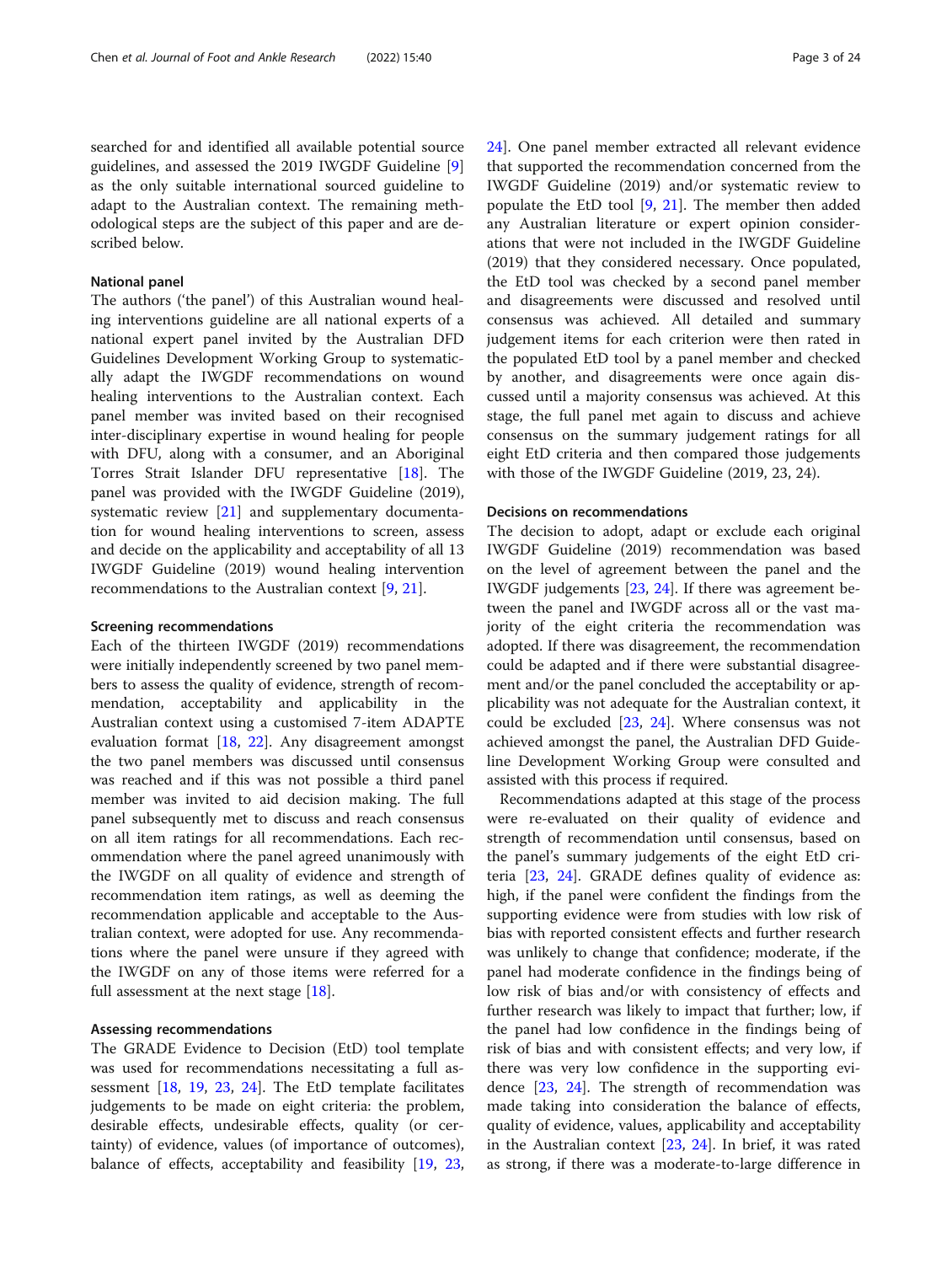the balance of effects between the intervention and control; and weak, if there was a mild-to-moderate difference or any major uncertainty [[23,](#page-23-0) [24](#page-23-0)]. The redrafted wording for adapted recommendations were based on the original IWGDF Guideline (2019) recommendations wording and adapted to reflect the Australian context in line with the panel's specific judgement and the GRADE system.

# Drafting recommendations

Lastly, the panel drafted clear rationales for final decisions, summary justifications for the recommendations and detailed justifications on each EtD criteria if the recommendation was fully assessed. The panel also specified considerations for implementation of each recommendation in Australia as well as applicability to special subgroups, including geographically remote individuals and Aboriginal and Torres Strait Islander populations. Final considerations were given to monitoring of outcomes and potential future research priorities [[23](#page-23-0), [24\]](#page-23-0). The wound healing intervention guideline manuscript was drafted for inclusion as part of the Australian DFD Guideline (2021) and in preparation for public consultation [\[18](#page-22-0)].

#### Consultation and endorsement

The draft guideline manuscript underwent a four-week public consultation period where all interested health professionals and peak national bodies were able to provide feedback on the draft via the completion of a 23 item customised consultation survey. The survey was designed based on ADAPTE examples with additional open ended items for feedback on each recommendation and overall final comments [\[18](#page-22-0), [22](#page-22-0)]. At the completion of the four-week period, all consultation survey feedback was collated, analysed and reviewed to determine any necessary revisions to the guideline. Finally, the authors sought endorsement from the Australian DFD Guidelines Development Working Group and other relevant peak national bodies. The results of this paper detailed below contain all final recommendations in the new Australian guideline on wound healing interventions to enhance healing of foot ulcers.

# Results

After screening 13 IWGDF wound healing-related recommendations, nine were adopted and four required full assessment (see Table [1\)](#page-4-0). Of the four recommendations undergoing full assessment, all were adapted for the following reasons: two recommendations had their strength of recommendation downgraded, one intervention was not currently approved for use in Australia, one intervention specified the need to obtain informed consent to be acceptable in Australia, and another was reworded to clarify best standard of care (see Table [2\)](#page-5-0). The exact wording differences between the IWGDF Guideline (2019) and the new Australian Guideline (2021) recommendations are summarised in Table [3.](#page-6-0)

We received four responses (one individual and three organisations) to the public consultation survey with three (75%) responding that they agreed that the guideline should be approved as the new Australian wound healing guideline, that the guideline would be supported by the majority of their colleagues and if approved they would encourage its use in practice. All de-identified feedback comments received during public consultation and the panel's responses to each comment were collated and are available on the Diabetes Feet Australia website. Based on the collated public consultation feedback, the guideline was revised, approved by the panel and Australian DFD Guidelines working group, and endorsed as the new Australian guideline on wound healing interventions to enhance healing of foot ulcers by ten peak national bodies including Wounds Australia, Australian Podiatry Association, Australian and New Zealand Society for Vascular Surgery, Australasian Society for Infectious Diseases, Australian Orthotic Prosthetic Association, Pedorthic Association of Australia, Australian Advanced Practicing Podiatrists - High Risk Foot Group, Australian Aboriginal and Torres Strait Islander Diabetes-related Foot Complications Program, Australian Diabetes Society and Diabetes Feet Australia.

Outlined below are each of the thirteen Australian recommendations for wound healing interventions to enhance healing of DFU. In each section, the panel has detailed the question addressed by the recommendation, the Australian recommendation(s), the panel's decision on adopting, adapting or excluding the recommendation, and the summarised (and detailed justifications if applicable) for each recommendation. Also included are considerations for implementation of the recommendation in Australia, including for the subgroups of geographically remote and Aboriginal and Torres Strait Islander people. Lastly, we addressed monitoring and potential further priorities for research for each recommendation. A glossary of definitions is available at the end of this paper.

# Question one

In individuals with diabetic foot ulcers, which method of debridement should be used to promote healing?

# Recommendation 1

Remove slough, necrotic tissue, and surrounding callus of a diabetic foot ulcer with sharp debridement in preference to other methods, taking relative contraindications such as pain or severe ischemia into account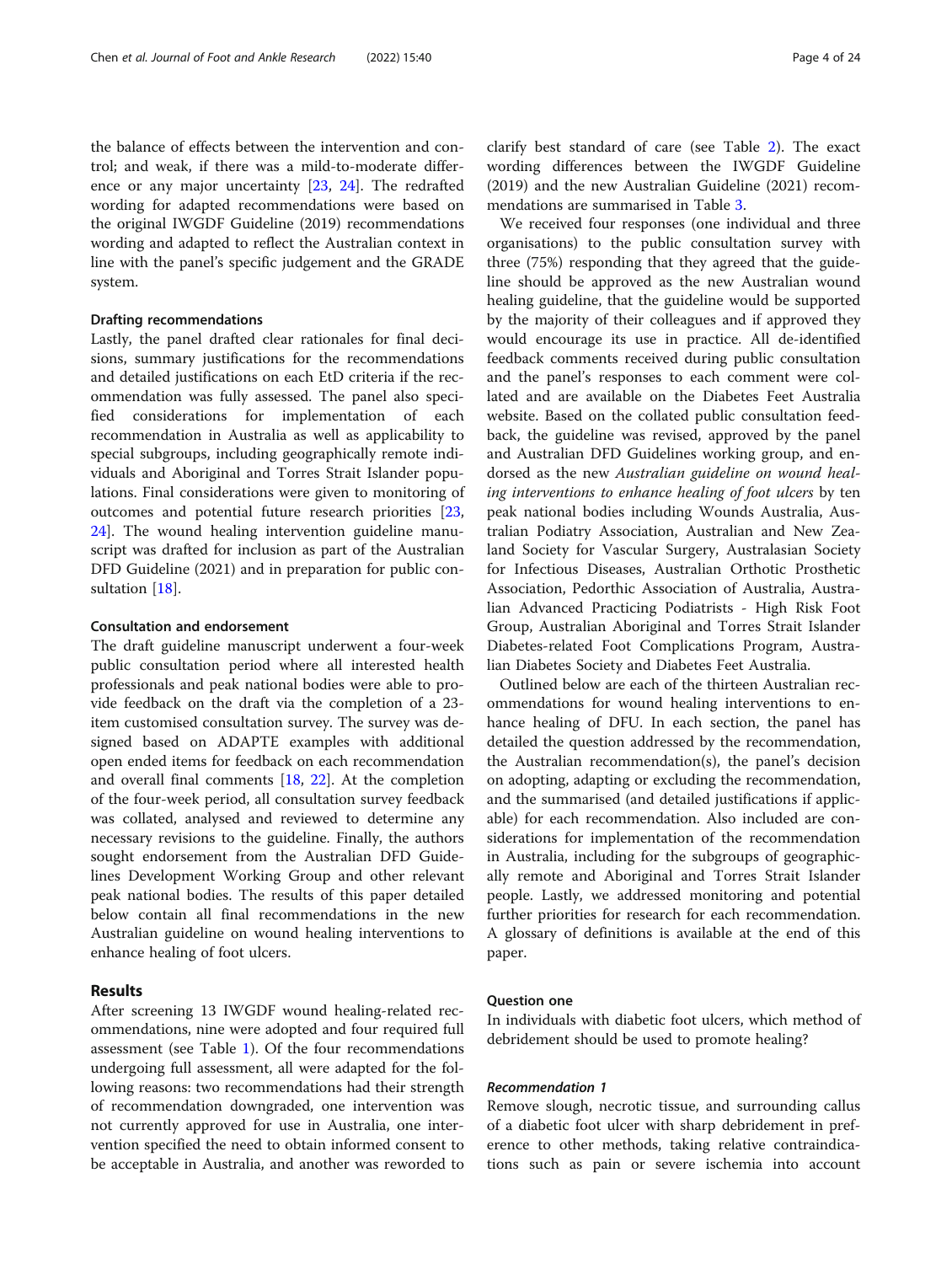| Recommendation Acceptability Applicability |                    |                |                    |                 |                    |        |                    | Full<br>assessment | <b>Comments</b>                                                                                                                                                     |  |  |  |  |
|--------------------------------------------|--------------------|----------------|--------------------|-----------------|--------------------|--------|--------------------|--------------------|---------------------------------------------------------------------------------------------------------------------------------------------------------------------|--|--|--|--|
|                                            | 1                  | $\overline{2}$ | 3                  | 4               | 5                  | 6      | $\overline{7}$     |                    |                                                                                                                                                                     |  |  |  |  |
| 1                                          | $^{+}$             | $^{+}$         | $^{+}$             | $+$             | $+$                | $+$    | $^{+}$             | Not<br>required    |                                                                                                                                                                     |  |  |  |  |
| 2                                          | $^{+}$             | $^{+}$         |                    | $^{+}$          | $^{+}$             | $^{+}$ | $+$                | Not<br>required    |                                                                                                                                                                     |  |  |  |  |
| 3                                          | $^{+}$             |                |                    | $^{+}$          |                    | $^{+}$ | $^{+}$             | Not<br>required    |                                                                                                                                                                     |  |  |  |  |
| 4                                          | $\! + \!\!\!\!$    |                |                    | $^{+}$          | $^+$               | $^{+}$ | $^{+}$             | Not<br>required    |                                                                                                                                                                     |  |  |  |  |
| 5                                          | $\,+\,$            |                |                    |                 |                    | $^{+}$ | $^{+}$             | Not<br>required    |                                                                                                                                                                     |  |  |  |  |
| 6                                          | $^{+}$             |                |                    |                 |                    | $^{+}$ | $^{+}$             | Not<br>required    |                                                                                                                                                                     |  |  |  |  |
| 7                                          | $+$                |                |                    |                 |                    | $^{+}$ | $+$                | Not<br>required    |                                                                                                                                                                     |  |  |  |  |
| 8                                          | $\! + \!\!\!\!$    | $^{+}$         | $^{+}$             | $^{+}$          | $^+$               |        | $+$                | Not<br>required    |                                                                                                                                                                     |  |  |  |  |
| 9                                          | $^{+}$             |                |                    | $^{+}$          | ?                  | ?      | ?                  | Yes                | Assess equipment availability, expertise availability and legislative/policy<br>constraints                                                                         |  |  |  |  |
| 10                                         | $\! + \!\!\!\!$    | $^+$           | $^{+}$             | $^{+}$          | $^{+}$             | $^{+}$ | $^{+}$             | Not<br>required    |                                                                                                                                                                     |  |  |  |  |
| 11                                         | $^{+}$             |                | 7                  | $^{+}$          | ?                  | 7      | ?                  | Yes                | Assess patient preference, equipment availability, expertise availability and<br>legislative/policy constraints                                                     |  |  |  |  |
| 12                                         | $\overline{\cdot}$ | ?              | $\overline{\cdot}$ | $+$             | $\overline{\cdot}$ | ?      | $\overline{\cdot}$ | Yes                | Assess quality of evidence, strength of recommendation, patient preference,<br>intervention availability, expertise availability and legislative/policy constraints |  |  |  |  |
| 13                                         | $^{+}$             |                |                    |                 |                    |        |                    | Yes                | Assess strength of recommendation                                                                                                                                   |  |  |  |  |
| Total                                      | 12                 | 11             | 11                 | 13              | 10                 | 10     | 10 <sub>4</sub>    |                    |                                                                                                                                                                     |  |  |  |  |
| $\%$                                       | 92                 | 85             | 85                 | 100 77 77 77 31 |                    |        |                    |                    |                                                                                                                                                                     |  |  |  |  |

<span id="page-4-0"></span>

|                 |  | Table 1 Summary of screening ratings for acceptability and applicability in the Australian context for all IWGDF wound healing |  |  |  |  |  |
|-----------------|--|--------------------------------------------------------------------------------------------------------------------------------|--|--|--|--|--|
| recommendations |  |                                                                                                                                |  |  |  |  |  |

Note: +, yes item is met; −, no item is not met;? unsure if item is met

(GRADE strength of recommendation: strong; quality of evidence: low).

Decision: adopted Rationale: The panel decided to adopt this recommendation as our judgements agreed with all the IWGDF judgements for this recommendation, including for the strength of recommendation, quality of evidence, patient values, and that sharp debridement is widely acceptable and applicable in the Australian context.

Summary justification The panel agreed with the IWGDF that although the quality of supporting evidence for this recommendation was low, the strength of recommendation was strong for debridement in general as the balance of effects favoured removing slough, necrotic tissue and callus over not removing it for healing of DFU. We also agreed with the IWGDF that there is limited evidence supporting alternative forms of debridement (e.g., larval, ultrasonic, mechanical) as being beneficial to wound healing, and all was at high risk of bias [[9](#page-22-0)]. Furthermore, sharp debridement is now widely considered to be part of best standard of DFU care based on broad international expert opinion that it is superior to other forms of debridement  $[9, 21]$  $[9, 21]$  $[9, 21]$  $[9, 21]$  and that the resources and expertise to perform sharp debridement are readily available in Australia and at relatively low cost.

Implementation considerations Debridement is widely acknowledged to be beneficial in removing surface debris, slough and nonviable tissue, which leaves clean and viable tissue, and new bleeding can trigger a new inflammatory phase, and subsequent angiogenesis, formation of granulation tissue, and epithelialisation [\[21](#page-22-0)]. The IWGDF Guideline (2019) description of debridement is "the removal of callus or dead tissue that can be surgical ("sharp") or nonsurgical (e.g., abrasion, chemical)" [\[9\]](#page-22-0) . However, the panel considered that the definition of sharp debridement still required further clarification for the Australian context. We suggest in this Australian Guideline (2021) that sharp debridement should be defined as "the removal of callus or non-viable tissue that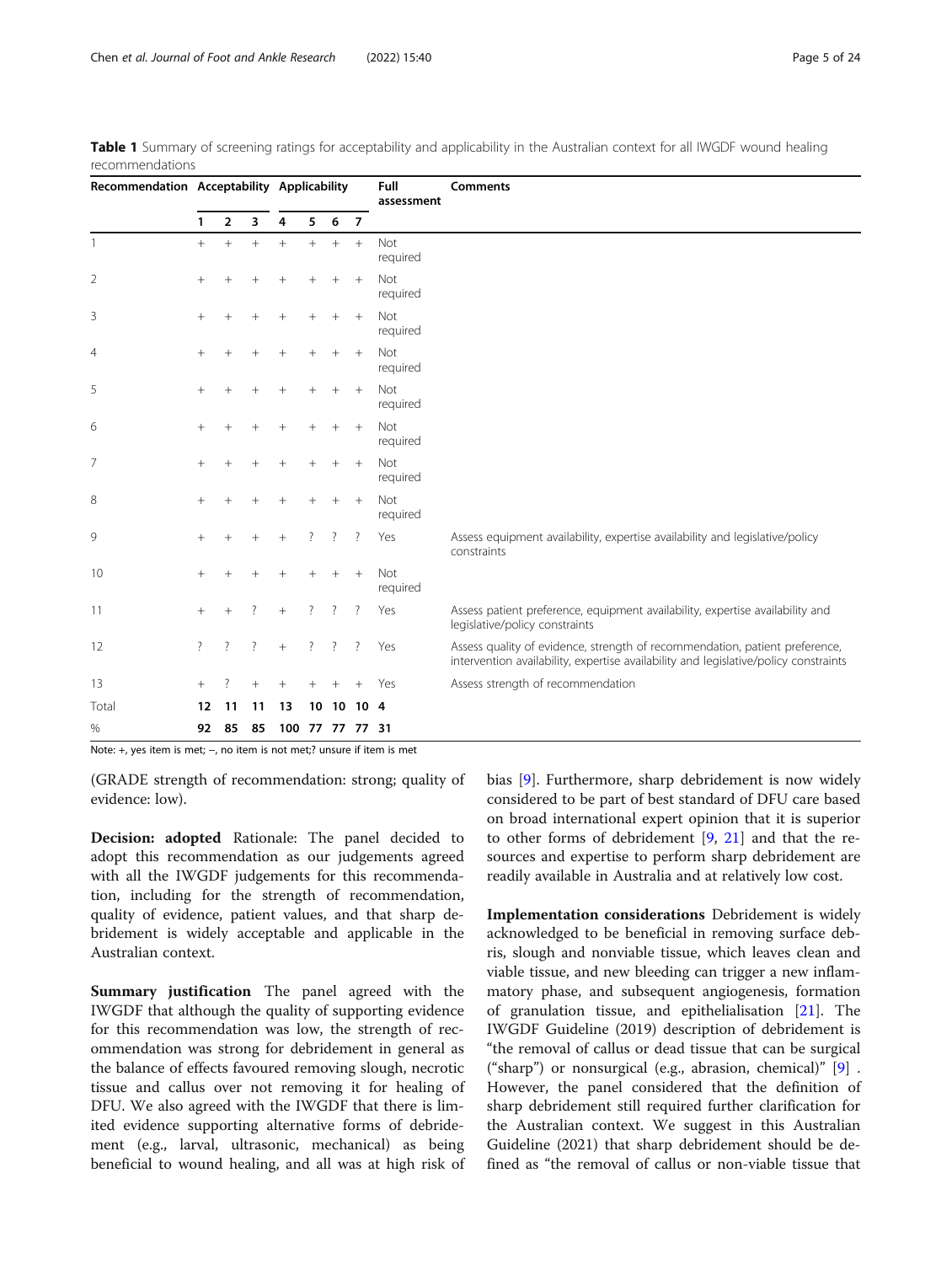|                   |               | No Problem Desirable<br>effects | <b>Undesirable</b><br>effects | Quality<br>of<br>evidence           | <b>Values</b>                                                                      | <b>Balance of</b><br>effects                                                   |                        | Acceptability Applicability/ Decision Comment<br>feasibility |       |                                                                                               |
|-------------------|---------------|---------------------------------|-------------------------------|-------------------------------------|------------------------------------------------------------------------------------|--------------------------------------------------------------------------------|------------------------|--------------------------------------------------------------|-------|-----------------------------------------------------------------------------------------------|
| 1                 | $=$           | $=$                             | $=$                           | $=$                                 | $\equiv$                                                                           | $=$                                                                            | $=$                    | $=$                                                          | Adopt | Adopted in screening                                                                          |
| 2                 | $=$           | $=$                             | $=$                           | $=$                                 | $=$                                                                                | $=$                                                                            | $=$                    | $\hspace{1.6cm} = \hspace{1.6cm}$                            | Adopt | Adopted in screening                                                                          |
| 3                 | $=$           | $=$                             | $=$                           | $=$                                 | $=$                                                                                | $=$                                                                            | $=$                    | $=$                                                          | Adopt | Adopted in screening                                                                          |
| 4                 | $=$           | $=$                             | $=$                           | $=$                                 | $=$                                                                                | $=$                                                                            | $=$                    | $=$                                                          | Adopt | Adopted in screening                                                                          |
| 5                 | $=$           | $=$                             | $=$                           | $=$                                 | $=$                                                                                | $=$                                                                            | $=$                    | $=$                                                          | Adopt | Adopted in screening                                                                          |
| 6                 | $=$           | $=$                             | $=$                           | $=$                                 | $=$                                                                                | $=$                                                                            | $=$                    | $\hspace*{0.4em} = \hspace*{0.4em}$                          | Adopt | Adopted in screening                                                                          |
| 7                 | $=$           | $=$                             | $=$                           | $\hspace{1.6cm} = \hspace{1.6cm}$   | $=$                                                                                | $=$                                                                            | $=$                    | $=$                                                          | Adopt | Adopted in screening                                                                          |
| 8                 | $=$           | $=$                             | $=$                           | $=$                                 | $=$                                                                                | $=$                                                                            | $=$                    | $=$                                                          | Adopt | Adopted in screening                                                                          |
| 9                 | $^{+}$<br>yes | $^{+}$<br>moderate              | 2<br>small                    | $+$<br>low                          | $^{+}$<br>probably no<br>important<br>uncertainty<br>or variability                | $+$<br>probably<br>favours the<br>intervention                                 | don't know             | don't know                                                   | Adapt | Adapted to include<br>need for informed<br>consent                                            |
| 10                | $=$           | $=$                             | $=$                           | $\hspace*{0.4em} = \hspace*{0.4em}$ | $=$                                                                                | $=$                                                                            | $=$                    | $=$                                                          | Adopt | Adopted in screening                                                                          |
| 11                | $+$<br>yes    | $^{+}$<br>moderate              | ?<br>small                    | $+$<br>moderate                     | ?<br>probably no<br>important<br>uncertainty<br>or variability                     | $^{+}$<br>probably<br>favours the<br>intervention                              | $^{+}$<br>probably yes | no                                                           | Adapt | Adapted to reflect<br>unavailability of<br>intervention in<br>Australia                       |
| $12 \overline{ }$ | $+$<br>yes    | ?<br>trivial                    | ?<br>trivial                  | $^{+}$<br>low                       | $\overline{\phantom{a}}$<br>possibly<br>important<br>uncertainty<br>or variability | $^{+}$<br>does not<br>favour either<br>intervention<br>or<br>comparison        | $+$<br>don't know      | $^{+}$<br>probably no                                        | Adapt | Adapted strength of<br>recommendation                                                         |
| 13                | $+$<br>yes    | $^{+}$<br>small                 | ?<br>small                    | $^{+}$<br>low                       | ?<br>probably no<br>important<br>uncertainty<br>or variability                     | $^{+}$<br>does not<br>favour either<br>intervention<br><b>or</b><br>comparison | $^{+}$<br>probably yes | $^{+}$<br>probably yes                                       | Adapt | Adapted strength of<br>recommendation and<br>to include nutrition as<br>part of standard care |

<span id="page-5-0"></span>

|  | Table 2 Summary of final panel judgements compared with IWGDF judgements for all IWGDF wound healing recommendations |  |  |  |  |  |  |  |  |  |
|--|----------------------------------------------------------------------------------------------------------------------|--|--|--|--|--|--|--|--|--|
|--|----------------------------------------------------------------------------------------------------------------------|--|--|--|--|--|--|--|--|--|

Note: +, panel agreed with original IWGDF judgement; −, panel disagreed with original IWGDF judgement;?, panel unsure if agreed with original IWGDF judgement due to lack of IWGDF information on judgement; =, panel agreed with original IWGDF judgements during screening (see Table [1](#page-4-0)); QoE Quality of evidence

can be surgical (performed in a theatre), or conservative (performed in a clinic), using an aseptic technique with sterilised scalpel or scissors". Non-sharp debridement techniques may include autolytic, mechanical, larval (bio surgical), ultrasonic, hydro surgical abrasion or chemical methods [[25\]](#page-23-0). We agree with the IWGDF that in the presence of gas-forming infection, abscesses or necrotising fasciitis, that surgical debridement is likely to be urgently required [[9\]](#page-22-0).

In Australia, training in sharp debridement of DFU in undergraduate and postgraduate health professional programs is limited. Similarly, formal programs for debridement that are accredited by professional associations, as is present in some countries like the USA are also lacking. Therefore, the panel strongly suggests that sharp debridement should be limited to those who are suitably trained and can demonstrate

competence in performing debridement for DFU whilst adhering to local policies and protocols. In addition, that professional peak associations or similar bodies should consider accreditation processes for sharp debridement training courses in vocational wound management programs.

# Subgroup considerations Geographical remote people

The panel considers that limited access to healthcare professionals competent in performing sharp debridement in rural and remote communities may exist for some sites. Thus, health professionals in rural and remote communities who lack competence or confidence in performing sharp debridement of DFU should instead establish contacts and referral pathways to health professions competent in debridement in their local areas. The panel similarly encourage health professionals to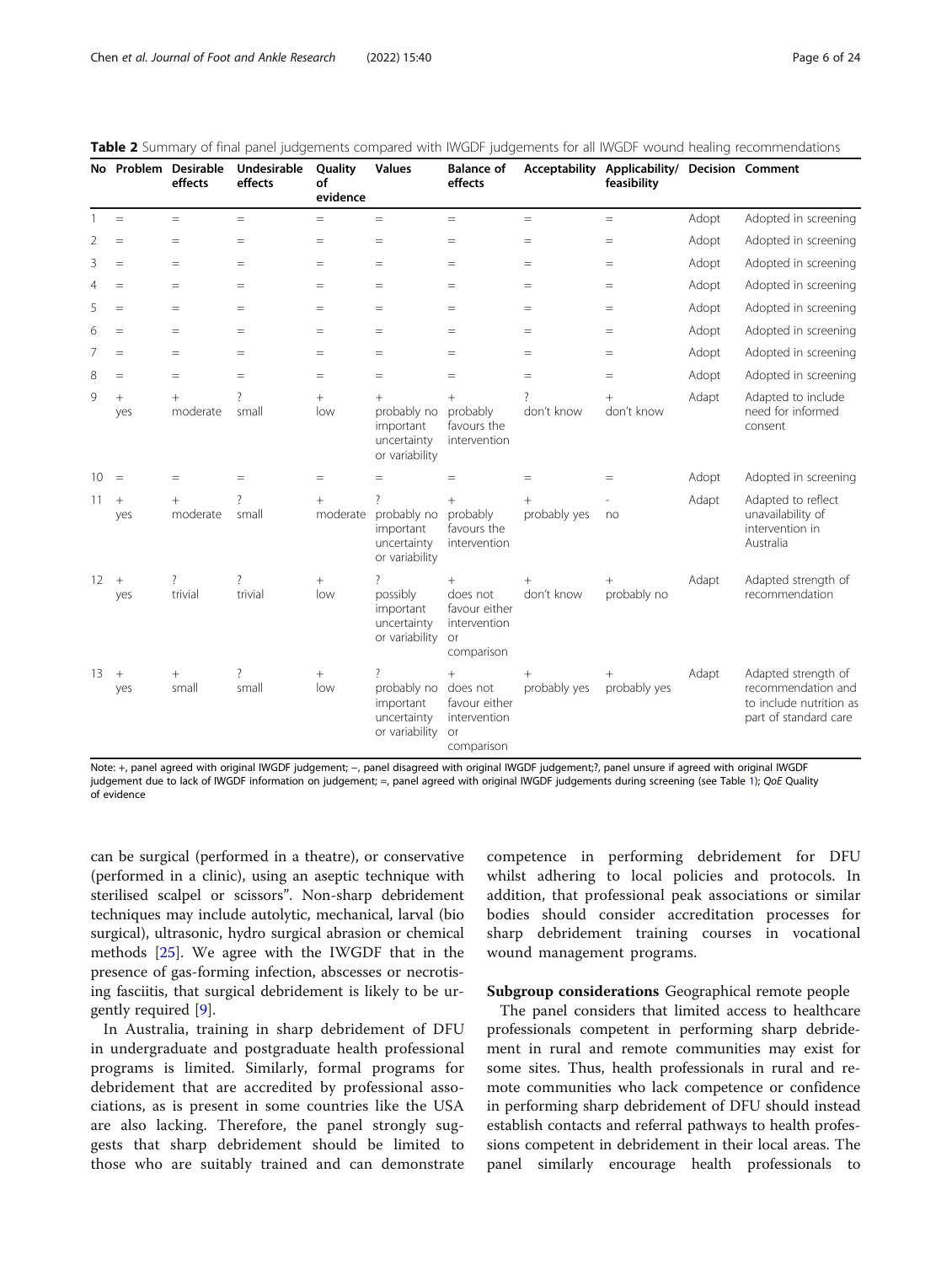<span id="page-6-0"></span>Table 3 Summary of the original IWGDF recommendation compared with the new Australian guideline recommendations for wound healing

|                | No Original IWGDF Recommendation                                                                                                                                                                                                                                                                                                        |         | Decision New Australian Recommendation                                                                                                                                                                                                                                                                                                                                                                                                                |
|----------------|-----------------------------------------------------------------------------------------------------------------------------------------------------------------------------------------------------------------------------------------------------------------------------------------------------------------------------------------|---------|-------------------------------------------------------------------------------------------------------------------------------------------------------------------------------------------------------------------------------------------------------------------------------------------------------------------------------------------------------------------------------------------------------------------------------------------------------|
| 1              | Remove slough, necrotic tissue, and surrounding callus of a<br>diabetic foot ulcer with sharp debridement in preference to other<br>methods, taking relative contraindications such as pain or severe<br>ischemia into account (GRADE strength of recommendation:<br>strong; quality of evidence: low)                                  |         | Adopted As stated in original IWGDF Recommendation                                                                                                                                                                                                                                                                                                                                                                                                    |
| $\overline{2}$ | Dressings should be selected principally on the basis of exudate<br>control, comfort and cost (strong; low)                                                                                                                                                                                                                             |         | Adopted As stated in original IWGDF Recommendation                                                                                                                                                                                                                                                                                                                                                                                                    |
| 3              | Do not use dressings/applications containing surface antimicrobial<br>agents with the sole aim of accelerating the healing of an ulcer<br>(strong; low)                                                                                                                                                                                 |         | Adopted As stated in original IWGDF Recommendation                                                                                                                                                                                                                                                                                                                                                                                                    |
| 4              | Consider the use of the sucrose-octasulfate impregnated dressing<br>as an adjunctive treatment, in addition to best standard of care, in<br>noninfected, neuro-ischaemic diabetic foot ulcers that are difficult<br>to heal (weak; moderate)                                                                                            |         | Adopted As stated in original IWGDF Recommendation                                                                                                                                                                                                                                                                                                                                                                                                    |
| 5              | Consider the use of systemic hyperbaric oxygen therapy as an<br>adjunctive treatment in non-healing ischaemic diabetic foot ulcers<br>despite best standard of care (weak; moderate)                                                                                                                                                    |         | Adopted As stated in original IWGDF Recommendation                                                                                                                                                                                                                                                                                                                                                                                                    |
| 6              | We suggest not using topical oxygen therapy as a primary or<br>adjunctive intervention in diabetic foot ulcers including those that<br>are difficult to heal (weak; low)                                                                                                                                                                |         | Adopted As stated in original IWGDF Recommendation                                                                                                                                                                                                                                                                                                                                                                                                    |
| 7              | Consider the use of negative pressure wound therapy to reduce<br>wound size, in addition to best standard of care, in patients with<br>diabetes and a post-operative (surgical) wound on the foot (weak;<br>low)                                                                                                                        |         | Adopted As stated in original IWGDF Recommendation                                                                                                                                                                                                                                                                                                                                                                                                    |
| 8              | We suggest not using negative pressure wound therapy in<br>preference to best standard of care in nonsurgical diabetic foot<br>ulcers (weak; low)                                                                                                                                                                                       |         | Adopted As stated in original IWGDF Recommendation                                                                                                                                                                                                                                                                                                                                                                                                    |
| 9              | Consider the use of placental-derived products as an adjunctive<br>treatment, in addition to best standard of care, when the latter<br>alone has failed to reduce the size of the wound (weak; low)                                                                                                                                     | Adapted | Consider the use of placental derived products with informed<br>consent as an adjunctive treatment, in addition to best standard<br>of care, when the latter alone has failed to reduce the size of the<br>wound (weak; low)                                                                                                                                                                                                                          |
|                | 10 We suggest not using growth factors, autologous platelet gels,<br>bioengineered skin products, ozone, topical carbon dioxide, and<br>nitric oxide in preference to best standard of care (weak; low)                                                                                                                                 |         | Adopted As stated in original IWGDF Recommendation                                                                                                                                                                                                                                                                                                                                                                                                    |
| 11             | Consider the use of autologous combined leucocyte, platelet and<br>fibrin as an adjunctive treatment, in addition to best standard of<br>care, in noninfected diabetic foot ulcers that are difficult to heal<br>(weak; moderate)                                                                                                       | Adapted | Consider the use of autologous combined leucocyte, platelet<br>and fibrin as an adjunctive treatment, in addition to best<br>standard of care, in non-infected diabetic foot ulcers that are dif-<br>ficult to heal only if this adjunctive treatment becomes approved<br>for use in Australia (weak; moderate)                                                                                                                                       |
| 12             | Do not use agents reported to have an effect on wound healing<br>through alteration of the physical environment including through<br>the use of electricity, magnetism, ultrasound, and shockwaves in<br>preference to best standard of care (strong; low)                                                                              | Adapted | We suggest not using agents reported to have an effect on<br>wound healing through alteration of the physical environment<br>including through the use of electricity, magnetism, ultrasound<br>and shockwaves in preference to best standard of care (weak;<br>low)                                                                                                                                                                                  |
| 13             | Do not use interventions aimed at correcting the nutritional status<br>(including supplementation of protein, vitamins and trace<br>elements, pharmacotherapy with agents promoting angiogenesis)<br>of patients with a diabetic foot ulcer, with the aim of improving<br>healing, in preference to best standard of care (strong; low) | Adapted | We suggest not using interventions aimed at correcting the<br>nutritional status (including supplementation of protein, vitamins<br>and trace elements, pharmacotherapy with agents promoting<br>angiogenesis) of patients with a diabetic foot ulcer, with the aim<br>of improving healing, but nutritional status should be reviewed<br>and adequate daily nutritional requirements should be met as<br>part of best standard of care. (weak; low). |

Note: underlined wording indicates the specific adapted changes to the original IWGDF recommendation

establish contacts for onsite clinical teaching or consider travelling to metropolitan centers to acquire the necessary knowledge and training to competently perform sharp debridement of DFU.

applicable to Aboriginal and Torres Strait Islander people if health professionals are trained and competent in sharp debridement, and the procedure of debridement is explained clearly to the recipient.

The panel considers this recommendation is widely

Aboriginal and Torres Strait Islander people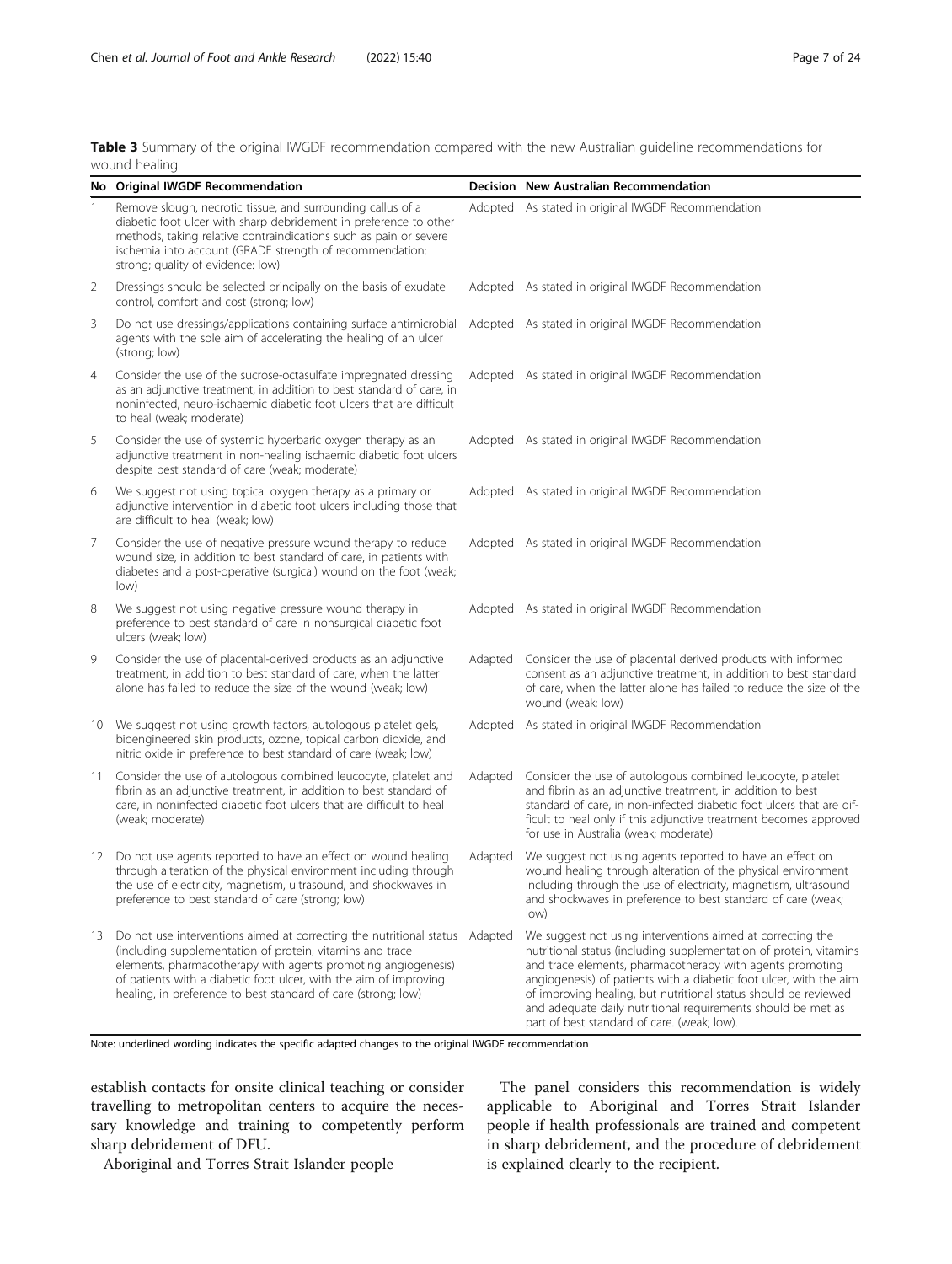#### Other subgroup considerations

The panel agree with the IWGDF that sharp debridement may be contraindicated in individuals with pain or severe ischaemia [\[9](#page-22-0)]. Should sharp debridement be clinically contraindicated after comprehensive assessment in these individuals, alternative methods of debridement such as autolytic debridement may be applicable. Considerations for assessment and management of severe peripheral artery disease (PAD) are detailed in the accompanying Australian DFD Guideline on PAD (2021).

Monitoring considerations Regular sharp debridement to remove non-viable or infected tissue is both an important adjunct offloading (from or adjacent to a plantar DFU, where indicated) and wound healing treatment to facilitate DFU healing. Therefore, the panel proposes that organisations monitor the frequency of sharp debridement treatments as a key clinical performance indicator for patients with DFU, and consider benchmarking these treatments to clinical outcomes such as DFU healing rates. Although this is not currently an item in existing national High Risk Foot Service database monitoring systems [\[26](#page-23-0)], the panel recommend consideration for inclusion in future iterations as there are likely considerable clinical and health service implications and variations in terms of costs and benefits in time to healing with different debridement regimens.

Future research considerations The panel agrees with the IWGDF Guideline (2019) recommendation that although backed strongly by expert opinion, the quality of evidence for sharp debridement over alternative methods of debridement is low. Therefore, high-quality randomised controlled trials (RCT) are still required for direct comparison of the efficacy of different types, frequency and regimens of debridement to better inform clinical decisions and patient outcomes.

#### Question two

In individuals with active diabetic foot ulcers, what is the best dressing/application to choose in addition to usual best care with the aim of enhancing wound healing?

#### Recommendation 2

Dressings should be selected principally on the basis of exudate control, comfort and cost (strong; low)

#### Recommendation 3

Do not use dressings/applications containing surface antimicrobial agents with the sole aim of accelerating the healing of an ulcer (strong; low)

# Recommendation 4

Consider the use of the sucrose-octasulfate impregnated dressing as an adjunctive treatment, in addition to best standard of care, in noninfected, neuro-ischaemic diabetic foot ulcers that are difficult to heal (weak; moderate).

# Decision: all three recommendations have been adopted Rationale

After screening each of these three recommendations which address the original question, the panel agreed with all IWGDF judgements on strength of recommendations, quality of evidence and patient values ratings, plus, that all recommendations were broadly acceptable and applicable in the Australian context.

# Summary justification for recommendations 2–4 Recommendation 2

The panel agreed with the relevant evidence statement in the IWGDF systematic review that there does not seem to be any evidence to support the balance of effects favouring any wound dressing product over another to achieve ulcer healing across all different types of DFU [[21\]](#page-22-0), in addition to the quality of evidence overall being low. Thus, with no dressing product demonstrated to be superior to another for all DFU types, the panel also agreed with IWGDF's strong strength of recommendation, that dressings should be primarily selected based on the principles of exudate control, comfort and preferably low cost. The panel agreed that such a recommendation based on these principles would be widely acceptable and applicable in the Australian context. Most Australian health services will have the resources and expertise to provide such wound dressings that meet these basic principles for dressing selection. Otherwise, further considerations on how to use this recommendation are provided in the subsequent implementation sub-section below.

#### Recommendation 3

The panel agreed with the IWGDF that there are studies that seemingly indicate some benefit of individual antimicrobial agents on accelerating DFU healing in locally infected wounds, such as potassium permanganate [[27\]](#page-23-0), superoxidised antiseptic solution [[28\]](#page-23-0), topical phenytoin [\[29](#page-23-0)–[31\]](#page-23-0) and herbal extracts. However, all these studies had a high risk of bias based on substandard methodology and/or incomplete reporting of data on participant characteristics. Furthermore, the higher quality of these studies mostly reported no difference in DFU healing rates compared to a control of a good (or best) standard of DFU care. Therefore, the quality of supporting evidence is low and current available evidence does not support any additional desirable effect from using antimicrobial dressings over a good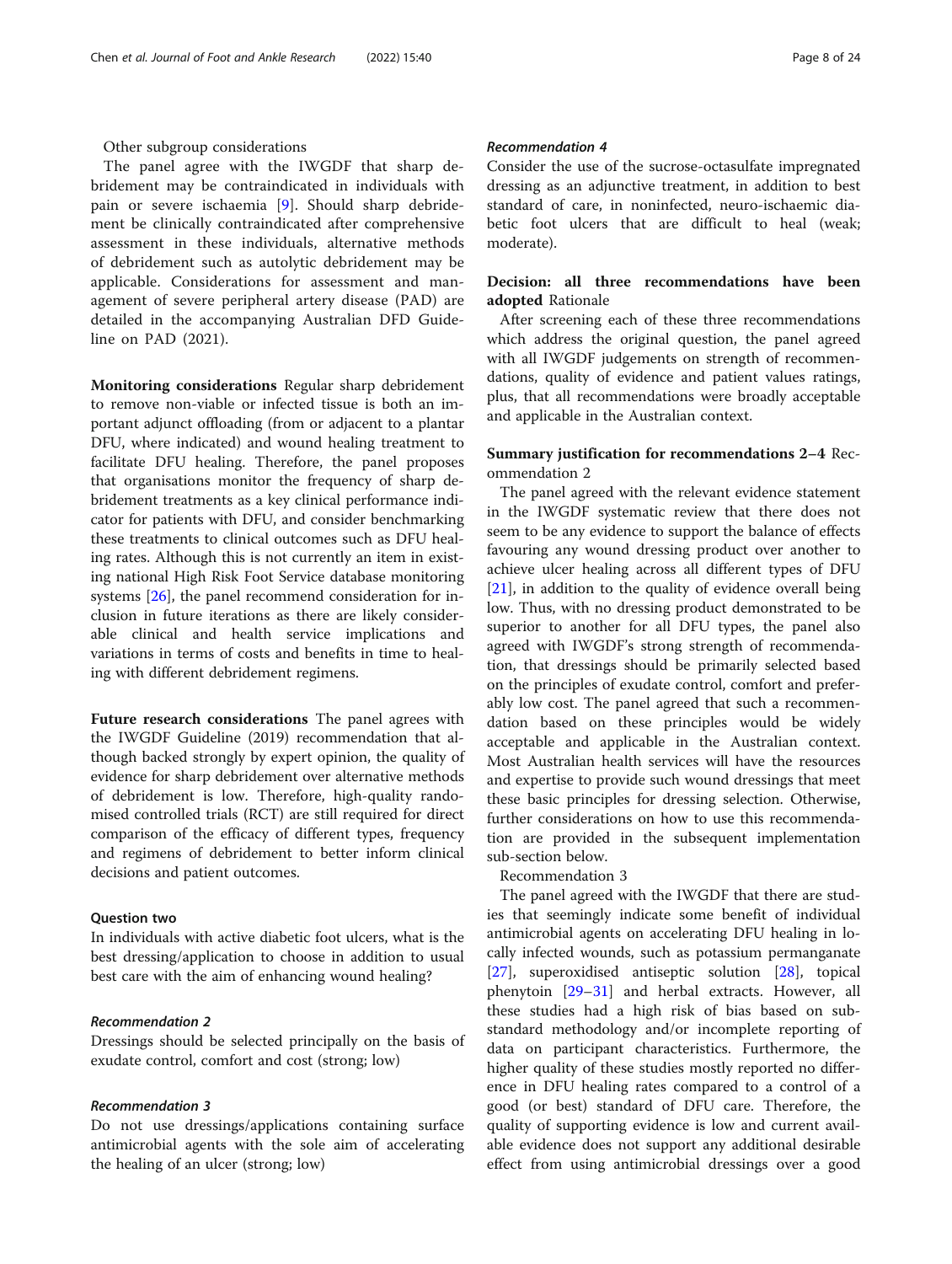standard of DFU care for the primary aim of DFU healing. The panel also agreed with the IWGDF that there are additional undesirable effects of using antimicrobial dressings indiscriminately with most requiring some additional wound healing expertise and expense as compared to a good standard of DFU care. Thus, the balance of effects instead favours using a good standard of DFU care compared with using an antimicrobial dressing, and, supports a strong strength of the recommendation not to use antimicrobial dressings when the primary intention is to accelerate DFU healing.

Recommendation 4

The panel agreed with the IWGDF that firstly, there is at least a moderate quality of supporting evidence for this recommendation. This is based on one high-quality adequately powered RCT demonstrating effectiveness of using a sucrose-octasulfate impregnated dressing over a control dressing to heal DFU that were non-infected, neuro-ischaemic and hard to heal despite best standard of care. However, it is acknowledged that there may be some perception of industry bias in this study due to industry funding of this trial [[9\]](#page-22-0). Thus, the panel agreed that the quality of supporting evidence is moderate until further high quality RCTs support or refute these findings. Secondly, the panel agreed that the balance of effects probably favoured the intervention, based on the one RCT suggesting moderate likely desirable effects on healing based on significantly more DFUs healing at 20 weeks in the intervention group compared to the control group (adjusted odds ratio of 2.6 (95% CI 1.43–4.73)) with a significantly faster mean time to healing; and small likely undesirable effects with quality of life and adverse event outcomes similar in both groups, and cost effectiveness not reported but possibly higher in the intervention group [[15\]](#page-22-0). Subsequently, the strength of this recommendation should remain weak in favour of the sucrose-octasulfate impregnated dressing over control dressings specifically in non-infected neuroischaemic DFUs. Lastly, the panel agreed that the intervention is probably acceptable and applicable in the Australian context given increased availability in most services treating DFU, the expertise required to apply these dressings is minimal, and it is approved for use in Australia.

# Implementation considerations for recommendations 2–4 Recommendation 2

In the absence of evidence supporting superiority of one dressing product over another for healing DFUs, dressing selection is paramount as part of a good standard of DFU care. The panel suggests that a good standard of DFU care includes a comprehensive DFU assessment, appropriate debridement, appropriate wound dressings, antimicrobial management if infected, revascularisation considerations if ischaemic and the best available offloading device provided for the patient [[14,](#page-22-0) [32](#page-23-0)] (see recommendations for other treatments in those accompanying Australian DFD Guidelines) [[33](#page-23-0)– [36\]](#page-23-0).

Regarding the wound dressing aspect of this good standard of DFU care, the short-term goals to principally address exudate levels, comfort and cost, along with the overall goals of care and preferences of the patient should be considered when deciding on which wound dressing to select. For example, for a patient with a low exuding non-infected neuropathic DFU, an inexpensive, less absorbent dressing may suffice. Conversely, for a heavily exuding neuropathic DFU, super absorbent foams or polymer dressings may be preferred as they would readily absorb higher amounts of exudate, are comfortable and whilst slightly more expensive, may be more cost-effective, which relates to the dressing efficacy on DFU healing along with the costs of frequency of dressing change. Dressings should be changed when soiled or when strikethrough is observed, and not placed on wounds for periods exceeding manufacturer's recommendations for use. The ability of the dressing to conform comfortably to the anatomical location is also a high priority. The panel additionally suggests clinicians consider the TIME principle of chronic wound bed preparation and treatment in selecting an appropriate dressing [\[37](#page-23-0)].

## Recommendation 3

Please refer to Recommendation 2 for similar implementation considerations, as well as the panel's definition of a good standard of wound care for DFU.

#### Recommendation 4

The panel notes that the study population for this recommendation is limited to those with non-infected, neuro-ischaemic DFU, that have not healed after receiving a good standard of DFU care, with ischaemic defined as having moderate PAD (see accompanying Australian DFD Guideline for PAD for definitions) [\[15](#page-22-0), [34](#page-23-0)]. The panel suggests that before considering using sucroseoctasulfate impregnated dressings, health professionals should confirm the person has moderate PAD and that they have a non-healing DFU after receiving the aforementioned principles of a good standard of DFU care. Non-healing DFUs can be defined as those DFUs that have not reduced in size by  $>50\%$  after receiving 4–6 weeks of the above good standard of care. Once these parameters are confirmed the use of sucrose-octasulfate impregnated dressings should be considered in addition to a good standard of DFU care. Please also refer to Recommendation 2 for similar implementation considerations, as well as the panel's definition of good standard of wound care for DFU in the below glossary of terms section.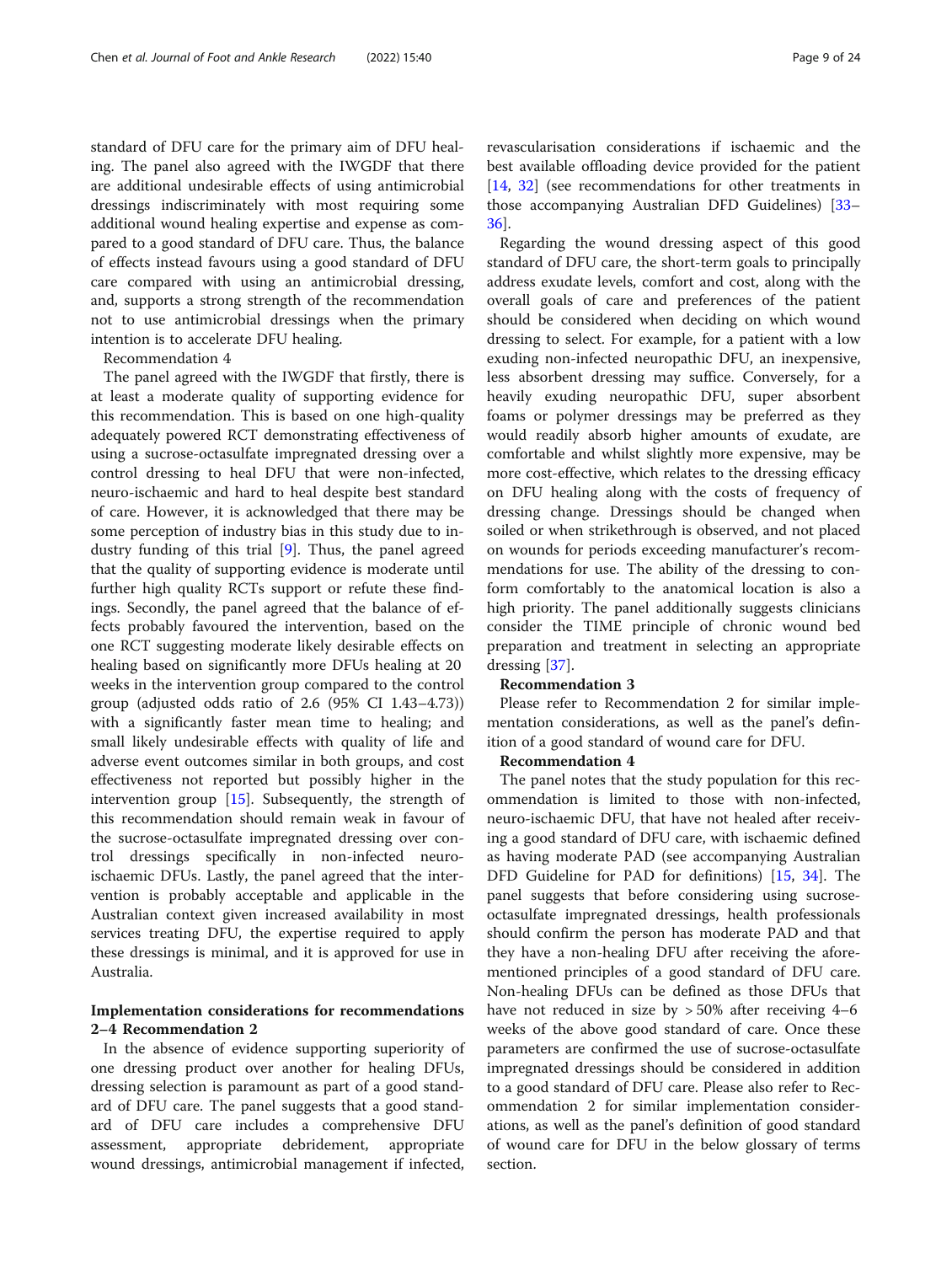Subgroup considerations for recommendations 2–4 Geographical remote people

There are no additional considerations for geographical remote people than for those mentioned above.

Aboriginal and Torres Strait Islander people

There are no additional considerations for Aboriginal and Torres Strait Islander people than for those mentioned above.

Other subgroup considerations

Recommendations 2 and 3 are generic recommendations and there are no specific subgroups that will find this unacceptable or are contraindicated. The panel also suggests that there are no contraindications to implementing Recommendation 4 either, however we do note that benefit of this sucrose-octasulfate impregnated dressing has only been demonstrated in those with neuro-ischaemic DFU and benefit in other DFU types is unknown.

Monitoring considerations for recommendations 2–4 The panel suggests that along with maintaining a good standard of DFU care, dressings should be monitored and changed when soiled or when strikethrough is observed, and not placed on wounds for periods exceeding the manufacturer's recommendations for use. Otherwise, the panel encourage the inclusion and capture of different dressing types in High Risk Foot Service database monitoring systems [\[26\]](#page-23-0) to benchmark the different dressing types' efficacy on local DFU healing.

Future research considerations for recommendations

2–4 The panel agreed with the IWGDF that further high quality RCTs, in accordance with IWGDF standards for conducting and reporting DFU trials, on the clinical utility and effectiveness of most non-antimicrobial and antimicrobial dressings compared with a good standard of DFU care are needed. In addition, that further high quality RCTs on the use of sucrose-octasulfate impregnated dressings are also still required to confirm or refute the existing high quality trial. However, it is noted post publication of the IWGDF Guideline (2019), a further study reported the cost effectiveness of the sucrose-octasulfate impregnated dressing compared with a simple dressing as €6017.25 versus €9928.49 respectively, for direct treatment costs incurred over 20 weeks with complete wound closure as a primary endpoint, indicating that sucroseoctasulfate impregnated dressings may also be costeffective [[38\]](#page-23-0). It is reasserted future studies are required to confirm this finding.

#### Question three

In individuals with active diabetic foot ulcers, does systemic hyperbaric oxygen or topical oxygen therapy in comparison to standard care help promote healing?

# Recommendation 5

Consider the use of systemic hyperbaric oxygen therapy as an adjunctive treatment in non-healing ischaemic diabetic foot ulcers despite best standard of care (weak; moderate).

#### Decision: adopted Rationale

The panel decided to adopt this recommendation as our judgements agreed with all the IWGDF judgements for each recommendation, including the strength of recommendation, quality of evidence, patient values and that systemic hyperbaric oxygen therapy (HBOT) is generally applicable and acceptable in the Australian context.

Summary justification The panel agreed with the IWGDF there is a moderate quality of supporting evidence for the use of HBOT on non-healing ischaemic ulcers. This was based on two older RCTs with low risk of bias that showed that in some ischaemic DFUs, HBOT significantly improved healing within 12 months [[39,](#page-23-0) [40](#page-23-0)]. Seven subsequent heterogenous RCTs with mostly high risk of bias, investigating different DFU types, populations, healing outcomes and follow-up times showed mostly no difference between HBOT and control treatments  $[21]$  $[21]$  $[21]$ . Therefore, there is likely some small-to-moderate desirable effects for using HBOT in ischaemic DFU types. It was further agreed that although HBO therapies are available and approved for use in Australia, the cost-effectiveness, accessibility, and acceptability of use in Australia may be limited and because of this, small undesirable effects are likely for using HBOT over good standard of DFU care. Overall, the panel agreed that the balance of effects probably favours HBOT over a good standard of care in moderately ischaemic DFU types only.

Implementation considerations Systemic HBOT aims to overcome wound hypoxia, promote epithelialisation, and subsequently accelerate healing. There is a doseresponse relationship for HBOT which often requires patients to attend four to five treatments per week. The total number of treatment sessions varies depending on the response of the wound to HBOT, but often exceeds 6 weeks of treatment in total [[41\]](#page-23-0). Due to the need for frequent, and lengthy treatment sessions, the desirable effects (small-to-moderate benefit on wound healing) and undesirable effects (small risks from increased costs, treatment time and potential adverse effects) should be carefully discussed with the patient, in addition to the requirement to commit to regular attendance for required treatment periods, which may limit a patients' autonomy. Moreover, the cost-effectiveness of systemic HBOT is yet to be established, although HBOT is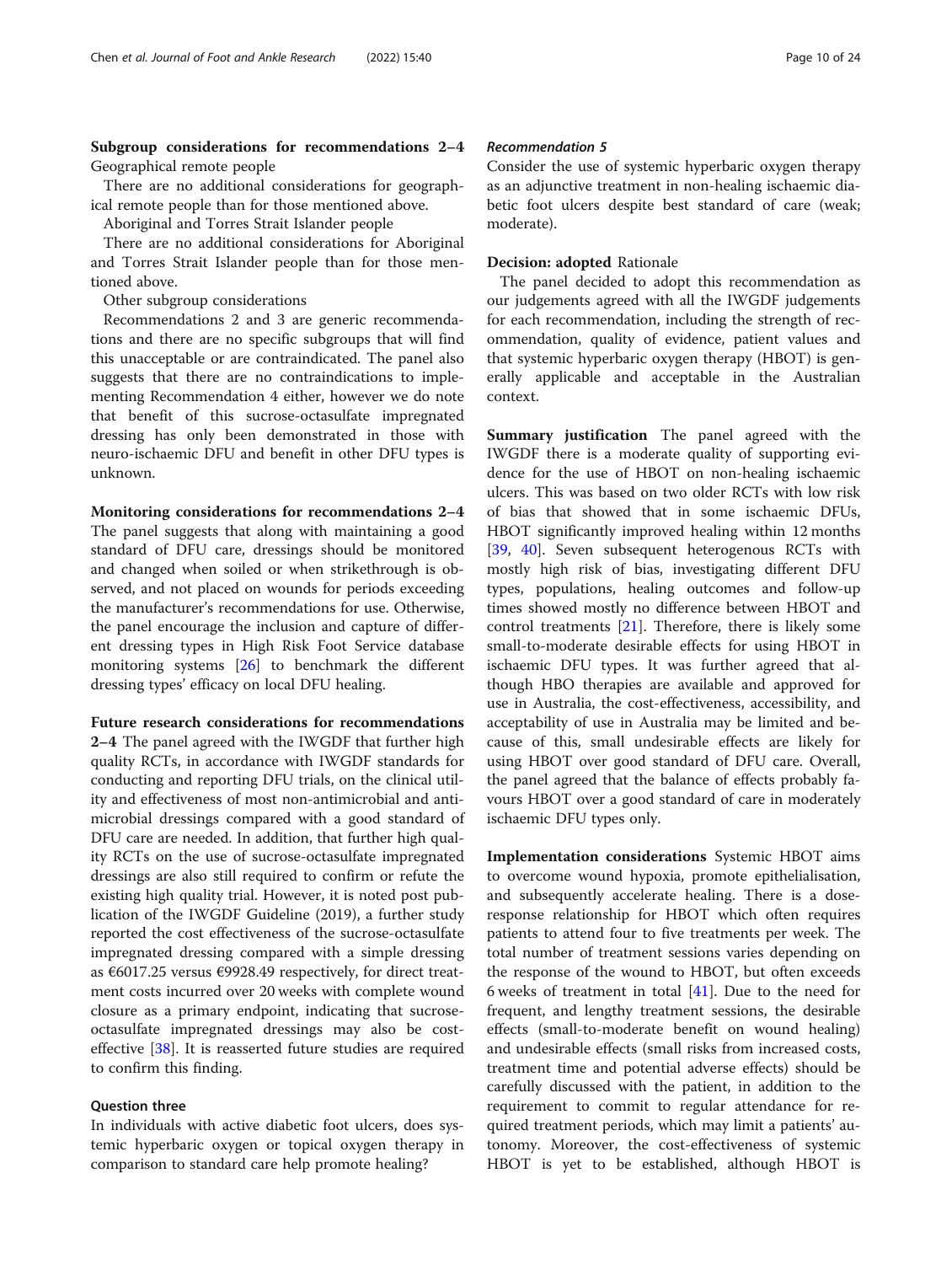subsidized by the Australian Medicare Benefits Schedule for DFU.

The panel notes the study population for this recommendation is limited to those with non-healing, ischaemic DFU that have not healed after receiving a good standard of DFU care, with ischaemic defined as having moderate PAD (see accompanying Australian DFD Guideline for PAD for definitions) [[15](#page-22-0), [34\]](#page-23-0). The panel suggests that before considering using systemic HBOT that health professionals should confirm the person does have PAD, has adequate vessel patency and that they have a non-healing DFU after receiving a good standard of DFU care. Please also refer to Recommendation 2 for similar implementation considerations, as well as the panel's definition of non-healing DFU and a good standard of wound care for DFU.

Where systemic HBOT is considered as an adjunctive mode of treatment in addition to a good standard of care, we recommend referral and comprehensive assessment by the receiving HBOT unit prior to commencement of therapy. The selection of patients for HBOT should include a comprehensive medical assessment and take into consideration patient preferences and overall goals of care. The panel also reiterate that this recommendation is specific to people with ischaemic DFU as there is, as yet, no clear evidence of benefit for HBOT in healing for other DFU types. Furthermore, when applied, systemic HBOT is to be an adjunctive mode of treatment in addition to good standard of care, not as a replacement for such care.

### Subgroup considerations Geographical remote people

At the time of writing, there were twelve hyperbaric oxygen units across Australia, all of which were in major metropolitan or major regional areas. Due to the requirement for numerous sessions of daily treatment over several weeks, people living in rural and remote Australia will likely have limited access to this treatment modality, as requirements of travel or the costs of temporary accommodation in close proximity to hyperbaric units may be prohibitive. The panel suggests that in these circumstances, healthcare providers in rural and remote Australia should carefully discuss with their patient the additional travel costs for geographically remote patients along with the small-to-moderate benefit that HBOT treatment is likely to provide for patients with ischaemic DFU. Health professionals who have patients who make an informed decision to undergo HBOT should establish contacts and referral pathways to facilitate access to this treatment modality.

Aboriginal and Torres Strait Islander people

This recommendation is potentially applicable to Aboriginal and Torres Strait Islander people. However, the panel acknowledges that many Aboriginal and Torres Strait Islander people live in geographically remote areas with limited accessibility to HBOT as stated above. The panel also recommends that Aboriginal health workers should be involved where possible to carefully discuss the risks and benefits of HBOT for ischaemic DFU with Aboriginal and Torres Strait Islander people to ensure that patients are able to make a culturally appropriate informed decision.

Other subgroup considerations

Numerous systemic HBOT units in Australia also require patients to be within a confined space for a few hours at a time and a patient's disposition to claustrophobia should be considered when recommending HBOT.

Monitoring considerations The panel also proposes that organisations include the use of systemic HBOT alongside other wound healing interventions (such as the above wound dressings) in their organisational database monitoring systems to monitor the impact of these wound healing interventions on clinical outcomes and DFU healing rates. Although this is not currently an item in existing national High Risk Foot Service database monitoring systems  $[26]$  $[26]$ , the panel propose HBOT be considered for inclusion as an intervention worthy of future monitoring.

Future research considerations Since publication of the IWGDF Guidelines in 2019, a systematic review and meta-analysis of HBOT in DFU has shown reduction in major amputation rates, but not wound healing rates, in patients with DFU and PAD [[41](#page-23-0)]. However, the panel agree with the IWGDF that further appropriately powered high quality RCTs are required to confirm the (cost)-effectiveness of HBOT [\[21](#page-22-0)]. Further, the type of DFU that would benefit most from HBOT, and duration of therapy is still unknown with further high-quality research in this area still needed [[21\]](#page-22-0).

#### Recommendation 6

We suggest not using topical oxygen therapy as a primary or adjunctive intervention in diabetic foot ulcers including those that are difficult to heal (weak; low).

#### Decision: adopted Rationale

The panel decided to adopt the recommendation as our judgements agreed with all the IWGDF judgements for the recommendation, including the strength of recommendation, quality of evidence, patient values and that topical oxygen therapy is generally applicable and acceptable in the Australian context.

**Summary justification** The panel agrees with the IWGDF regarding the lack of evidence supporting the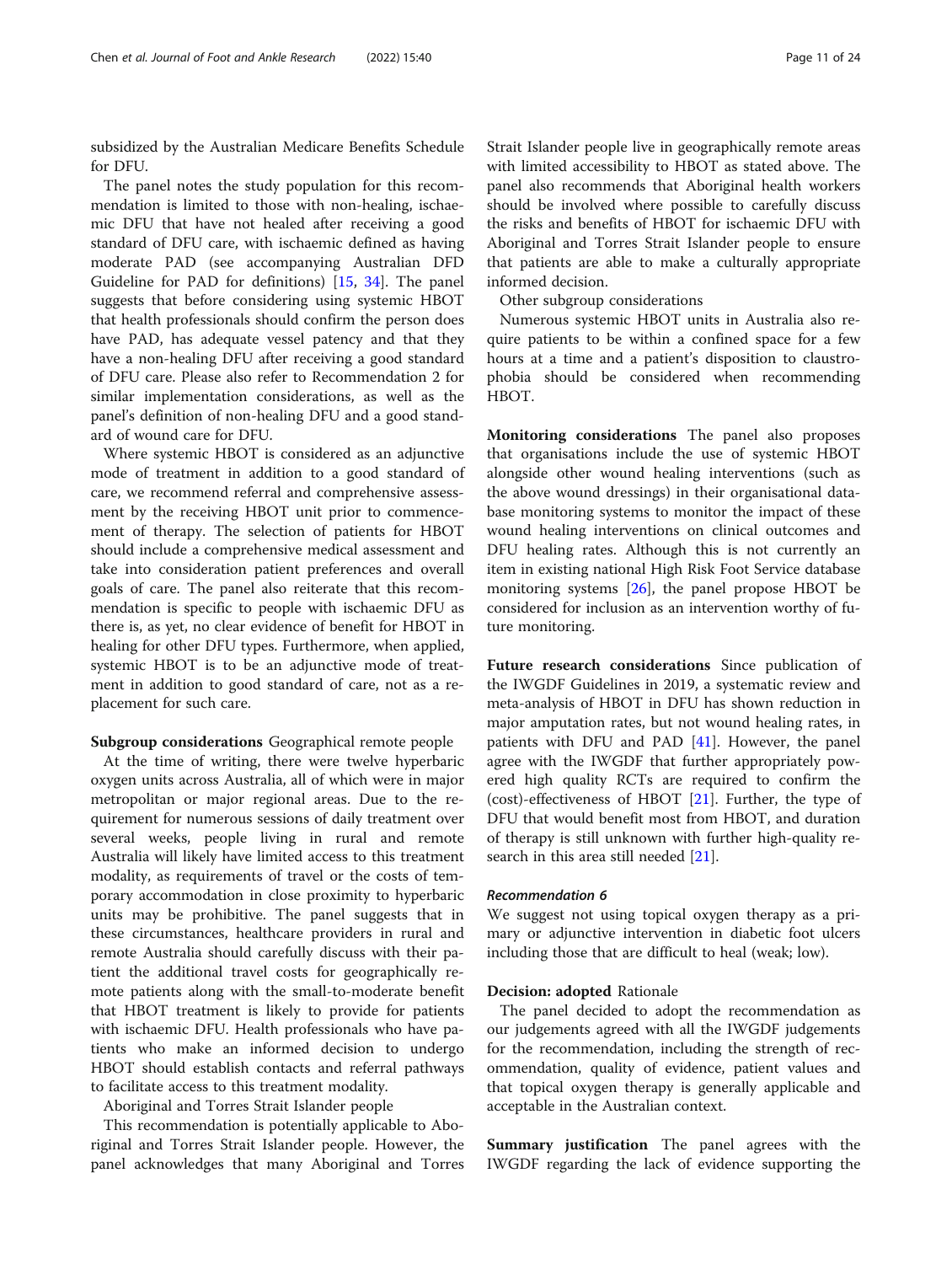balance of effects favouring topical oxygen therapy over a good standard of DFU care to achieve wound healing. Although a few published studies showed some beneficial effect of topical oxygen in wound healing, most were at high risk of bias due to methodological flaws [[9\]](#page-22-0), and although two high quality RCTs [[42,](#page-23-0) [43\]](#page-23-0) with low risk of bias have been published, they have conflicting results. Moreover, topical oxygen therapy is likely to require additional wound healing expertise to use and be more expensive than a good standard of DFU care. Thus, the balance of effects probably favours a good standard DFU care over topical oxygen therapy. The panel agreed with the IWGDF for not recommending topical oxygen therapy as a primary or adjunctive treatment in DFU healing until more high quality RCTs are available and the true effect of topical oxygen therapy on wound healing is ascertained [[9](#page-22-0)].

Implementation, subgroup and monitoring considerations Topical oxygen therapy supplies continuous or cyclical diffusion of oxygen over the surface of the wound. As this recommendation favours a good standard of care over the intervention in DFU healing, there are no additional considerations for implementation, monitoring and subgroups than those outlined for a good standard of care in earlier wound dressing recommendations (See Recommendations 2–4).

Future research considerations The panel agree with the IWGDF that further high-quality, well conducted RCTs compared with a good standard of DFU care controls are required to substantiate any future desirable effects over undesirable effects before topical oxygen therapy can be recommended for use in people with DFU.

#### Question four

In individuals with active diabetic foot ulcers, does negative pressure wound therapy (NPWT) in comparison to standard care help promote healing? If so, when? And which setting?

# Recommendation 7

Consider the use of negative pressure wound therapy (NPWT) to reduce wound size, in addition to best standard of care, in patients with diabetes and a postoperative (surgical) wound on the foot (weak; low).

#### Recommendation 8

We suggest not using negative pressure wound therapy in preference to best standard of care in nonsurgical diabetic foot ulcers (weak; low).

# Decision: both recommendations 7 and 8 were adopted Rationale

The panel decided to adopt these recommendations as our judgements agreed with all the IWGDF judgements for these recommendations, including the strength of recommendation, quality of evidence, patient values, and that NPWT is widely available and acceptable in the Australian context.

# Summary justification for recommendations 7–8 Recommendation 7

The panel agreed with the IWGDF that whilst there were four studies showing shortened time to healing in those using NPWT when used as an adjunctive treatment for DFU that have undergone surgical intervention, these were all at high risk of bias and had numerous methodological flaws [[9\]](#page-22-0). Thus, the balance of effects slightly favours the use of NPWT in addition to best standard of care for patients with a surgically-treated DFU, although the quality of supporting evidence is low. Furthermore, NPWT is applicable and acceptable, and currently widely used within the Australian context, although the cost-benefit of its use has not been demonstrated [[9\]](#page-22-0).

#### Recommendation 8

The panel agree with the IWGDF that some studies reporting on the use of NPWT on non-surgically treated DFU showed some statistically significant benefit compared to standard care. However, those studies were at high risk of bias with incomplete reporting, statistical analysis and other significant methodological flaws [\[9](#page-22-0)]. Thus, the desirable effects are likely to be small-tomoderate at most and the undesirable effects of additional time, cost and expertise are also small-tomoderate. Overall, the balance of effects does not favour NPWT over a good standard of care to enhance healing of non-surgically treated DFU. It was further agreed that the strength of recommendation suggesting not to use NPWT in people with non-surgical treated DFU in preference to best standard of care is weak, and the quality of evidence is low [[9\]](#page-22-0).

# Implementation considerations for recommendations 7–8 Recommendation 7

Negative pressure wound therapy (NPWT) is the application of an intermittent or continuous subatmospheric pressure to the system foam or gauze filler, which more recently has been shown to actually provide a positive pressure to the surface of a wound and facilitates the draining of wound exudate, the promotion of angiogenesis, granulation tissue and assists with wound contraction [\[44](#page-23-0)]. Apart from appropriate patient selection, there are no specific considerations for implementation.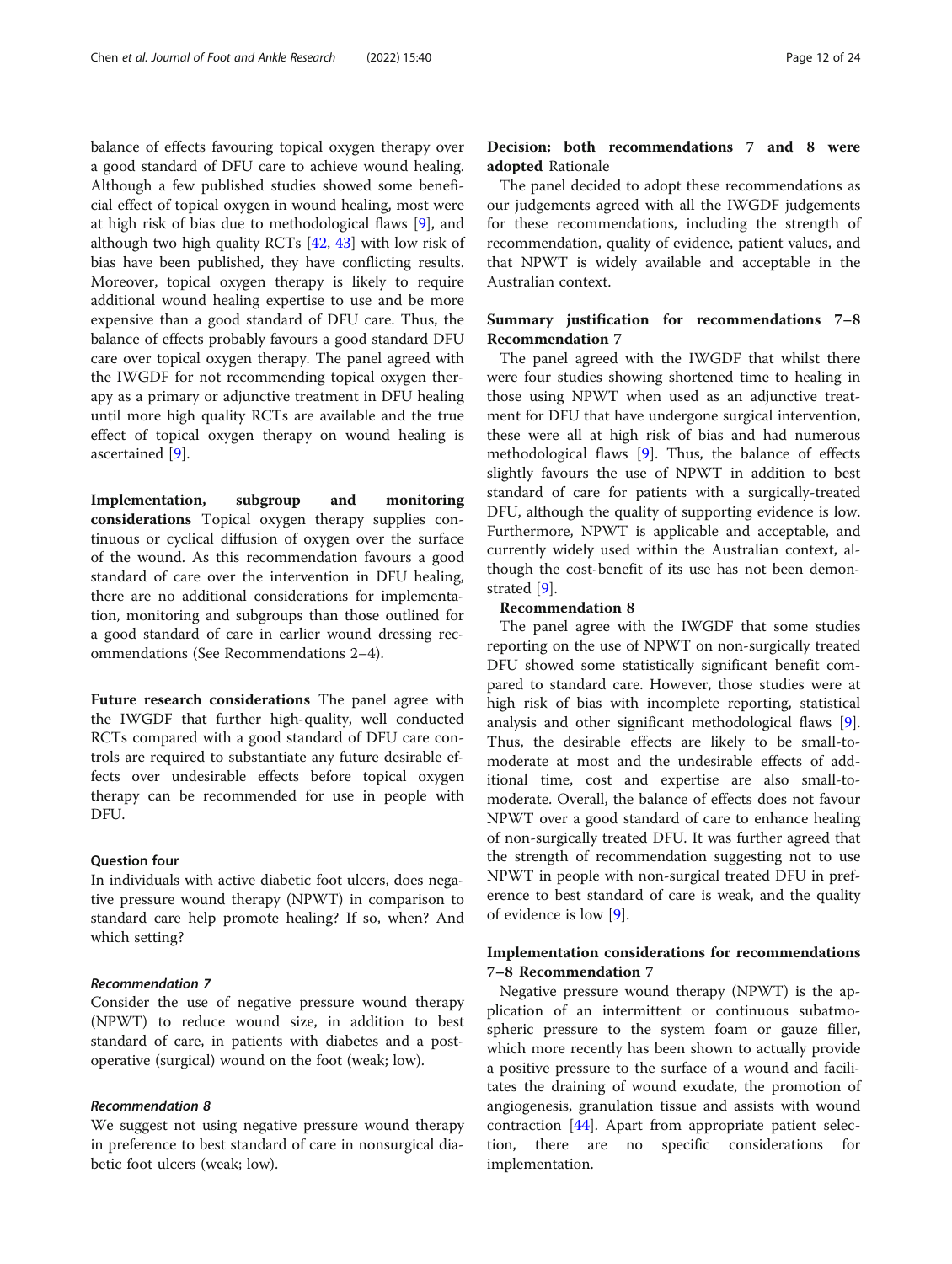# Recommendation 8

As this recommendation favours standard care over the intervention, there are no considerations for implementation.

# Subgroup considerations for recommendations 7–8 Geographical remote people

Surgical procedures on DFU and the use of NPWT thereafter are likely to be instituted in a large tertiary or regional hospital or community settings, which may not be in close proximity to people living in geographically remote areas. Continuation of NPWT upon discharge also relies upon the availability of competent staff as well as access to NPWT equipment, which again may be unavailable in geographically remote areas. When implementing NPWT in surgically treated DFUs in people from geographically remote areas, health professionals should consider the access to NPWT equipment and availability of competent staff to facilitate NPWT treatment. The panel also recommends discussion of the potential desirable (potentially faster wound healing) and undesirable effects (higher costs or a longer admission) with patients so an informed decision can be made. Staff in geographically remote areas may also consider undertaking training to overcome any skill gap, including in provision of post-hospital discharge NPWT with portable devices or NPWT single use dressings.

Aboriginal and Torres Strait Islander people

In a similar manner to considerations for people in geographically remote locations, the panel also considers that Aboriginal and Torres Strait Islander people who reside in rural and remote Australia may have to travel away from their families to receive surgical care for DFU. Hence, considerations for initiating NPWT in surgically treated DFUs should take into consideration availability of staff and equipment in the patient's community upon discharge and the desirable and undesirable effects discussed as part of informed consent and patient-centered care.

Other subgroup considerations.

The panel is unaware of any subgroups for which NPWT would be unacceptable.

# Monitoring considerations for recommendations 7–8 Recommendation 7

The panel propose organisations monitor the use and effect of NPWT on healing surgical wounds in organisational database monitoring systems for patients with DFU. Although this is not currently an item in existing national High Risk Foot Service database monitoring systems [\[26](#page-23-0)], it is proposed for inclusion in the future.

# Recommendation 8

As this recommendation favours a good standard of DFU care over the intervention (NPWT in people with chronic, non-surgical DFU), there are no monitoring considerations needed for this recommendation.

Future research considerations for recommendations 7–8 The panel agrees with the IWGDF that robust RCTs are required to determine the (cost)-effectiveness of NPWT as an adjunctive treatment in addition to best standard of care for surgical and non-surgically treated DFUs [[21\]](#page-22-0). The panel is cognisant that NPWT is occasionally used in non-surgical DFUs in Australia and recommend that similar high quality RCTs evaluating its (cost) effectiveness be conducted to support its use in Australia.

#### Question five

In individuals with active diabetic foot ulcers that are hard-to-heal, does the use of placental derived products in addition to standard care in comparison to standard care alone help promote healing?

#### Recommendation 9

Consider the use of placental derived products with informed consent as an adjunctive treatment, in addition to best standard of care, when the latter alone has failed to reduce the size of the wound (weak; low).

#### Decision: adapted Rationale

The panel decided to adapt the original IWGDF recommendation, based on having a differing judgement to the IWGDF for the acceptability rating. Therefore, we re-worded the IWGDF recommendation to include the need to specifically obtain informed consent prior to using placental-derived products to enhance DFU healing.

Summary justification The panel agreed with the IWGDF overall on the balance of effects and low quality of evidence. The key area of disagreement was around acceptability; noting that the product had only very recently been approved in Australia (December 2020) and thus, the panel felt that placental derived products may not be widely acceptable, and particularly for people identifying with certain religious faiths. The recommendation was adapted to overtly emphasise the need for fully informed consent being provided by the patient to use a placental derived product after careful explanation as to the nature of the product. Otherwise, the panel agreed with the IWGDF that feasibility of wider use of this intervention is also unknown.

Detailed justifications After full assessment of all IWGDF evidence [[9,](#page-22-0) [21\]](#page-22-0) and any additional Australian evidence or expert opinion, the panel had similar judgements to the IWGDF for most EtD criteria that proved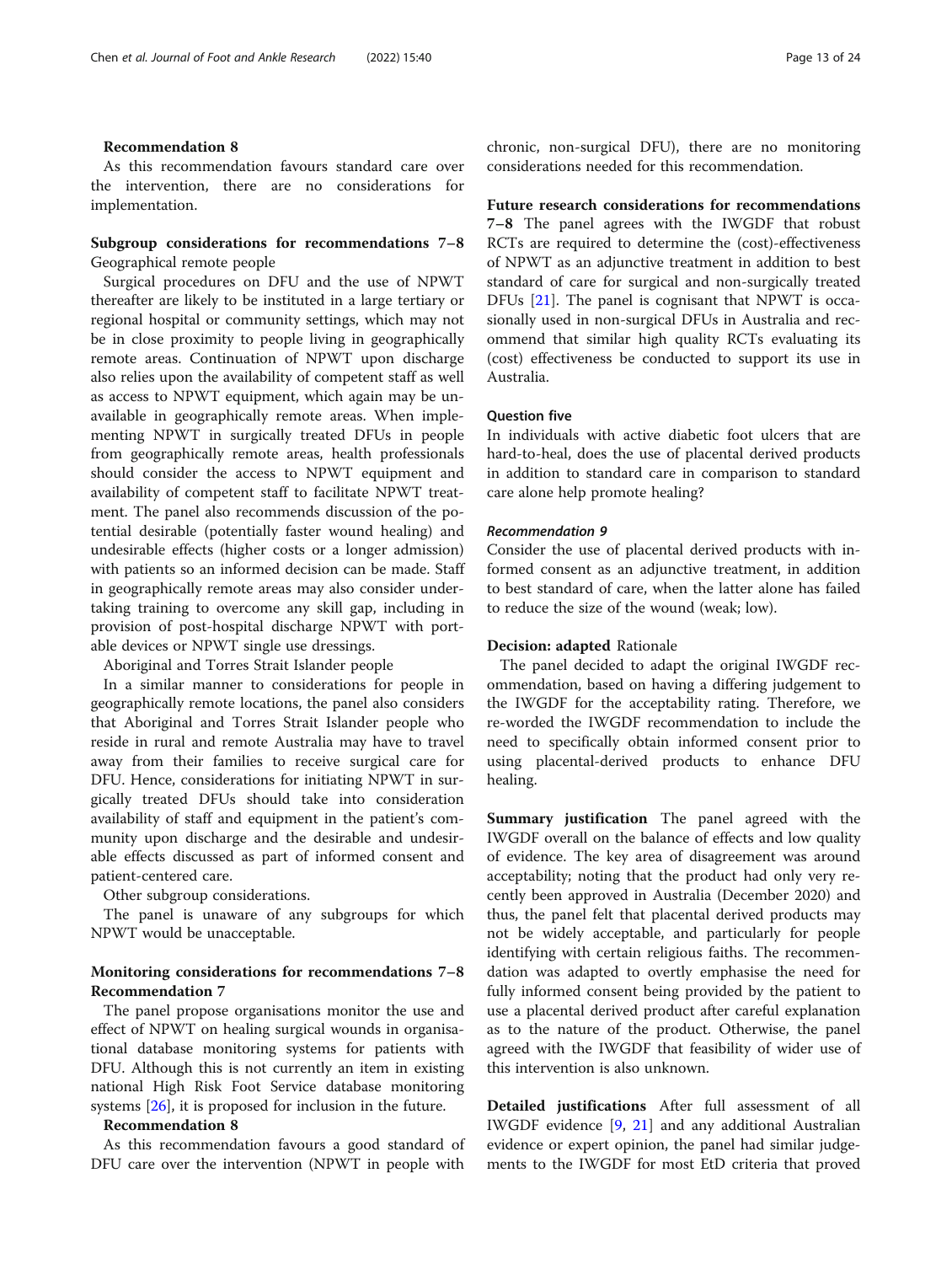justification for the original IWGDF recommendation. Our judgements were:

Problem a priority: Yes. The panel agreed with the IWGDF that DFU are a significant health problem in Australia [[5,](#page-22-0) [6\]](#page-22-0) and internationally [[1,](#page-22-0) [2\]](#page-22-0).

Desirable effects: Moderate additional desirable effects. The panel agreed with the IWGDF that overall, desirable effects of the use of placental derived products are likely to be moderate as several studies showed benefit of its use on healing (improvement in time to healing [[45](#page-23-0)–[47](#page-23-0)] and incidence of healing [[48\]](#page-23-0)) when used in conjunction with standard care as compared to standard care alone.

Undesirable effects: Small additional undesirable effects. The IWGDF did not report on any undesirable effects in either the IWGDF Guideline (2019) or the systematic review. However, the panel rated this as small, based on our expert opinion that this is a noninvasive topical therapy with unknown adverse events, patient satisfaction, and cost, with the cost likely to be higher for these products than good standard of care.

Quality (or certainty) of evidence: Low. The panel agreed with the IWGDF that the quality of evidence was low due to the only eligible studies having moderate to high risk of bias.

Values of outcomes: Probably no important uncertainty. Although the IWGDF did not specifically report on the values of outcomes relating to the use of placental derived products, our expert opinion was there is probably no important uncertainty or variability on how patients value the main outcomes of healing.

Balance of effects: Probably favours the intervention. The panel considered the balance of effects probably favours placental derived products compared to best standard of care, based on the difference between moderate desirable effects (benefits) and small undesirable effects (risks).

Acceptability: Unknown. The IWGDF did not report on any issues relating to acceptability. However, at the time of writing, placental derived products were very new to the Australian context (approved for use in December 2020) and thus the skills, equipment and cost requirements, along with acceptability of its use were unknown. The panel acknowledges (see subgroup considerations) that this product may also be unacceptable to certain faith groups. Furthermore, there may be a potential or actual lack of clinical expertise to sustain use of these therapies nationally.

Feasibility: Unknown. The panel agreed with the IWGDF that the feasibility of placental derived products in wound care is unknown.

Implementation considerations Placental membranes are those that contain a host of growth factors, extracellular matrix, fibroblasts and epithelial cells that are conducive to wound healing. These products are available in cryopreserved preparations containing live cells and growth factors, as well as dehydrated products containing growth factors only [[21](#page-22-0)]. The IWGDF collectively analyzed the effectiveness of these interventions over standard care, but whilst there was evidence of limited benefit, the evidence is insufficient to support the superiority of one (type of) product over another. To our knowledge, only the dehydrated version of placental derived products is now available, but not yet widely used within Australia, having not long received approval with the Therapeutic Goods Administration (TGA); whilst cryopreserved and live preparation options are not yet available. Therefore, due to the lack of knowledge of this new product in Australia, we suggest that health professionals considering using placental derived products adhere to the manufacturer's recommendations for use. Availability of placental membrane derived products are also limited by availability of suitable donors, potentially contributing to the final product cost.

#### Subgroup considerations Geographical remote people

The equipment and expertise likely to be required for using placental derived products may be significant and people living in rural and regional Australia may have difficulties in accessing it.

Aboriginal and Torres Strait Islander people

In addition to all above considerations, the panel suggest this intervention may be unacceptable to some Aboriginal and Torres Strait Islander people due to traditional beliefs causing reticence in using placental derived products.

Other subgroup considerations

The use of placental derived products may be unacceptable to people who identify with certain religious backgrounds; for this reason, the panel have highlighted the importance of obtaining specific full informed consent for using this product before using it as an intervention.

Monitoring considerations In addition to general monitoring considerations outlined for other dressings in earlier recommendations (see Recommendations 2–4), to the panel's knowledge there were no specific monitoring implications for this recommendation. However, the panel again strongly suggest that any health professionals using this product strictly adhere to manufacturer's recommendations for safe use and monitoring.

Future research considerations Current evidence supporting the use of placental derived products in wound care is limited. There is insufficient evidence to support superiority of one type of placental derived product over another. Data are also lacking on adverse events such as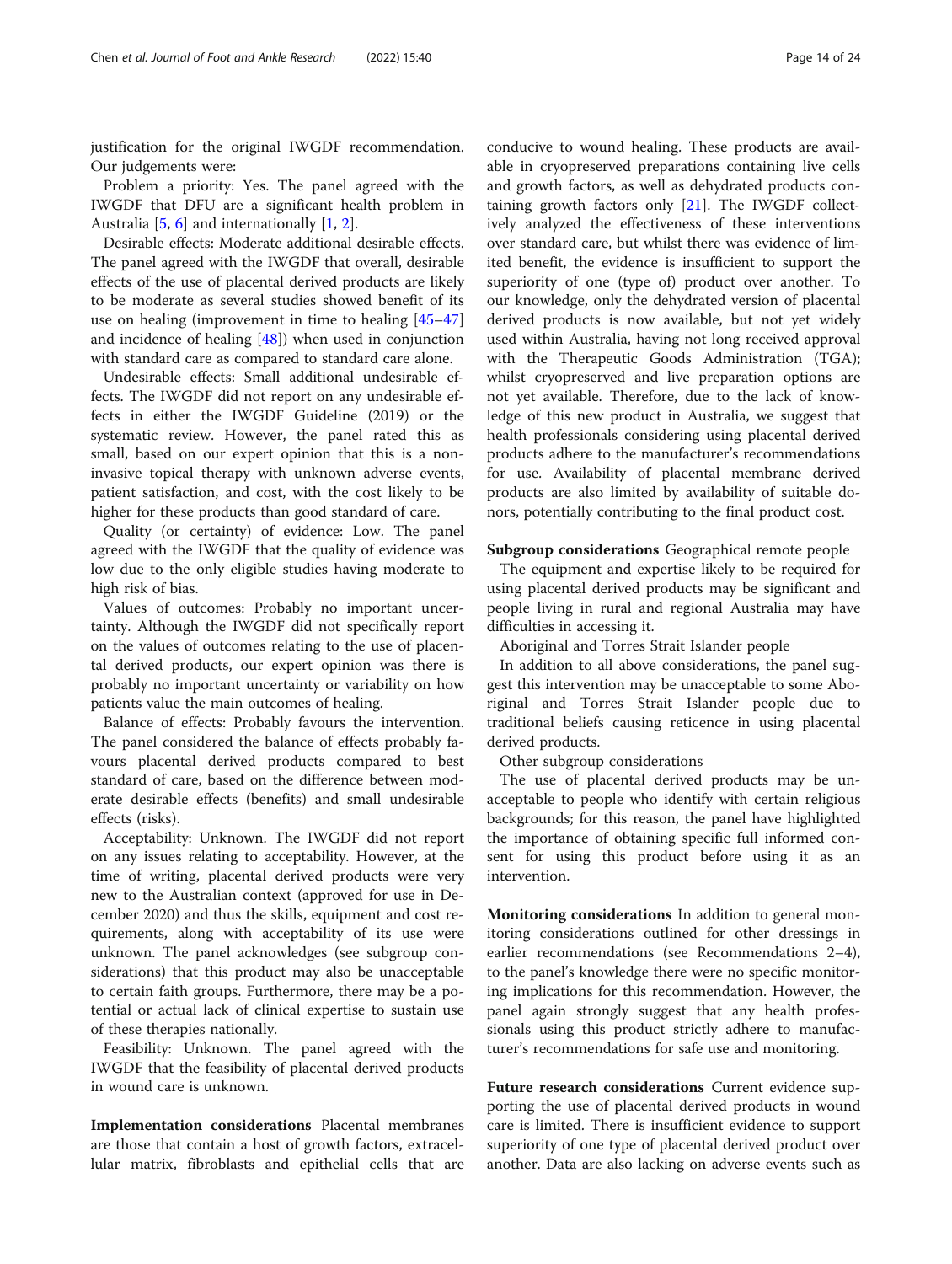risk of infection, health economic outcomes and applicability in daily practice [\[21\]](#page-22-0). The panel agree with the IWGDF that high quality RCTs for efficacy and costeffectiveness of these interventions are essential to strengthen the rationale for their use [[9\]](#page-22-0).

# Question six

In individuals with active diabetic foot ulcers that are hard to heal, do products designed to improve ulcer healing by altering the biology: growth factors, platelet related products, bioengineered skin products and gases or a combination of leucocyte platelet and fibrin, in comparison to standard care alone help promote healing?

# Recommendation 10

We suggest not using growth factors, autologous platelet gels, bioengineered skin products, ozone, topical carbon dioxide, and nitric oxide in preference to best standard of care (weak; low).

#### Decision: adopted Rationale

The panel decided to adopt these recommendations as our judgements agreed with all the IWGDF judgements for these recommendations, including the strength of recommendation, quality of evidence, patient values, and that these products were not widely available and acceptable in the Australian context.

Summary justification The panel agreed with the IWGDF that although there is some evidence supporting the use of products that alter the biology (growth factors and platelet related products) in promoting wound healing, they are at high risk of bias and have severe methodological flaws [[21](#page-22-0)]. Moreover, the costs and expertise involved in using these interventions may be significant, and thus the balance of effects probably favours a good standard DFU care over their use and has not been recommended. The panel agreed with the IWGDF providing a weak strength of recommendation for not recommending the use of products that alter the biology of wounds in promoting wound healing until more high quality RCTs become available, the true effect of these interventions on wound healing is ascertained, and its acceptability and applicability to the Australian context are known.

Implementation, monitoring and subgroup considerations As this recommendation favours a good standard care over the intervention in treating DFU, there are no additional considerations for implementation, monitoring and subgroups than those outlined for a good standard of care in earlier wound dressing recommendations (See Recommendations 2–4).

Future research considerations These intervention(s) require further high-quality, well conducted RCTs compared with a good standard of care controls to substantiate any future desirable effects over undesirable effects before they can be recommended for use in people with DFU.

#### Recommendation 11

Consider the use of autologous combined leucocyte, platelet and fibrin as an adjunctive treatment, in addition to best standard of care, in non-infected diabetic foot ulcers that are difficult to heal only if this adjunctive treatment becomes approved for use in Australia (weak; moderate).

#### Decision: adapted Rationale

The panel adapted the recommendation, based on a differing judgement to the IWGDF for the feasibility rating as to our knowledge this product has not been approved for use in Australia. Therefore, the panel reworded the IWGDF recommendation to include the need for this product to be approved in Australia before it can be used.

Summary justification Whilst the panel disagreed with the IWGDF on feasibility we agreed on all other GRADE EtD criteria (see detailed justifications below). The evidence behind the use of autologous combined leucocyte, platelet and fibrin as an adjunctive treatment is based on one high quality RCT reporting statistically significant improved primary (wound healing) and secondary (time to healing) outcomes compared to standard care, with no significant adverse events or effects associated with its use [[16\]](#page-22-0). Thus, the balance of effects probably favours the intervention with the quality of evidence rated as moderate and strength of recommendation weak. Whilst there are restrictions for its use in specific populations, the panel considered its use would be probably be acceptable for most patients in Australia. However, to our knowledge, this product is not currently approved for use in Australia hence precluding its use in Australia. In recognition of the moderate quality of favourable evidence supporting this product compared to a good standard of care alone in certain patients, the panel have adapted this recommendation to enable the product to potentially be used once it becomes approved and available for use in Australia.

Detailed justifications After full assessment, the panel had mostly similar judgements to IWGDF on justifications for this recommendation  $[9, 21]$  $[9, 21]$  $[9, 21]$ , with the exception being feasibility.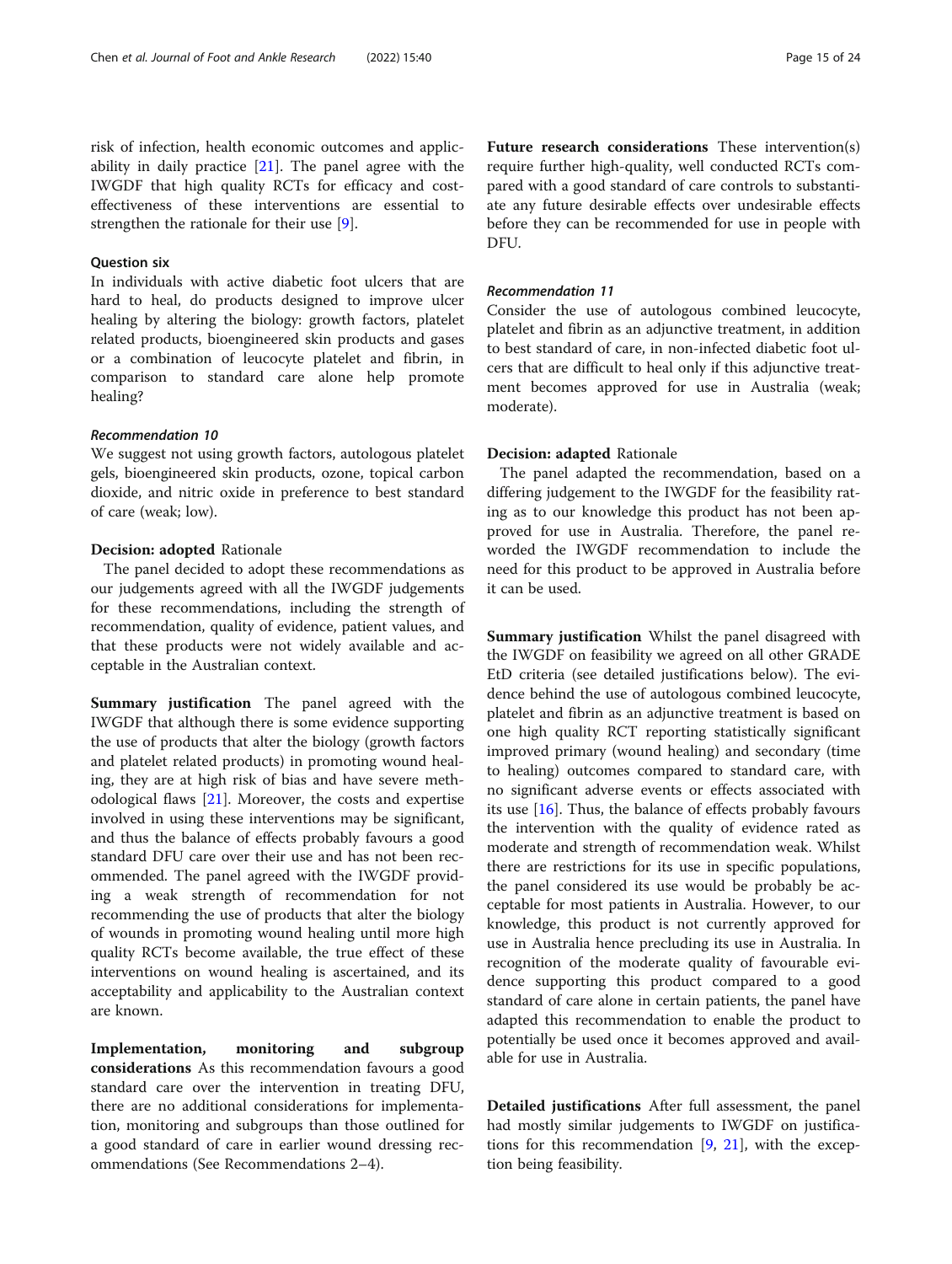Problem a priority: Yes. The panel agreed with the IWGDF that the problem of DFU is significant in Australia [[5,](#page-22-0) [6\]](#page-22-0) and globally [\[1](#page-22-0), [2\]](#page-22-0).

Desirable effects: Moderate additional desirable effects. There was one high quality RCT [[49\]](#page-23-0) reporting on the use of autologous combined leucocytes, platelets and fibrin in patients with hard to heal ulcers. The panel considered the likely desirable effect size was moderate based on a 12% significant difference in ulcer healing favouring the intervention compared to a control of a best standard of care [[21\]](#page-22-0). Furthermore, time to healing as a secondary outcome was significantly shorter in the intervention group ( $p = 0.034, 16$ ). Overall, the panel rated the desirable effects as moderate, in agreement with the IWGDF.

Undesirable effects: Small additional undesirable effects. The IWGDF's systematic review failed to report the details of secondary outcomes or serious adverse events that were cited in the original RCT. However, the RCT reported that there were likely trivial effects for secondary outcomes as key findings reported for infection and anaemia rates were not significantly different between both arms in the reported RCT  $[16]$ . However, there were no findings reported on costs and in our expert opinion the costs of this product are likely to be much higher than best standard of care, plus, it was unclear if the requirement for patients to attend weekly for preparation and application of the autologous combined leucocytes, platelet and fibrin may be undesirable and difficult to achieve. Thus, the panel rated the undesirable effects as small.

Quality (or certainty) of evidence: Moderate. The panel agreed with the IWGDF that the quality of evidence is moderate, based on the one RCT of high quality, but was currently lacking cost-effectiveness data and has not had findings supported by a further RCT as yet. Thus, the quality of evidence was rated as moderate [[9\]](#page-22-0).

Value of outcomes: Probably no important uncertainty. The panel agreed with the IWGDF valuing wound healing as the main critical outcome.

Balance of effects: Probably favours the intervention. The panel considered the balance of effects probably favours the use of autologous combined leucocytes, platelet and fibrin with best standard of care compared to best standard of care alone, based on the difference between moderate desirable (benefits) and small undesirable effects (risks) in patients with hard to heal ulcers [[9\]](#page-22-0).

Acceptability: Probably yes. The panel agreed with the IWGDF that the use of autologous combined leucocytes, platelet and fibrin would probably be acceptable to most patients and providers in healthcare settings that typically provide such treatment. However, the panel also acknowledged that it is currently not available for use in Australia (not approved by the TGA) and as such costs of implementing this product are unknown. There would, however, be subgroups for which this would be unacceptable, as described further below.

Feasibility: Not feasible. The panel agreed with the IWGDF that the autologous combined leucocytes, platelet and fibrin requires weekly visits for preparation and application which may have significant cost implications. However, at the time of publication the most significant barrier to feasibility is until TGA approved the product is not available for use in Australia.

Implementation considerations At the time of publication, the autologous combined leucocyte, platelet and fibrin as an adjunctive treatment was not available in Australia. However, should the Australian TGA approve its use the panel suggests health professionals consider the following before using it:

- 1. Skills in phlebotomy are required. The autologous combined leucocyte, platelet and fibrin intervention is obtained by first drawing 18 mL of a patient's venous blood, which is subsequently spun for 20 minutes according in a pre-specified program in a centrifuge, producing a final three layered patch that can be applied to the foot ulcer using an aseptic technique  $[16]$  $[16]$ . It is then covered by a low adherent, knitted viscose rayon primary dressing and a protective secondary dressing.
- 2. It is unclear whether specialist equipment such as the centrifuge will need to be purchased; even if existing pathology laboratory centrifuges can be used, these are not commonly co-located with multidisciplinary DFU units and may present a significant challenge for implementation.

Subgroup considerations Geographical remote people Sites in rural and remote Australia may sometimes lack health professionals with skills in phlebotomy, or equipment necessary to perform this intervention.

Aboriginal and Torres Strait Islander people

This intervention may be unacceptable to Aboriginal and Torres Strait Islander people as traditional beliefs may cause reticence in using blood-related products.

Other subgroup considerations

Small subgroups of the population may refuse blood transfusion based on faith and cultural beliefs. One key example is those of Jehovah's Witness faith, who deem autologous predonation of blood products unacceptable [[50\]](#page-23-0); approximately 0.4% of the Australian population identify with this faith [[51](#page-23-0)]. These preferences should be taken into consideration in assessing suitability of a person for this intervention. The panel also highlights that the RCT excluded patients with interdigital ulcers due to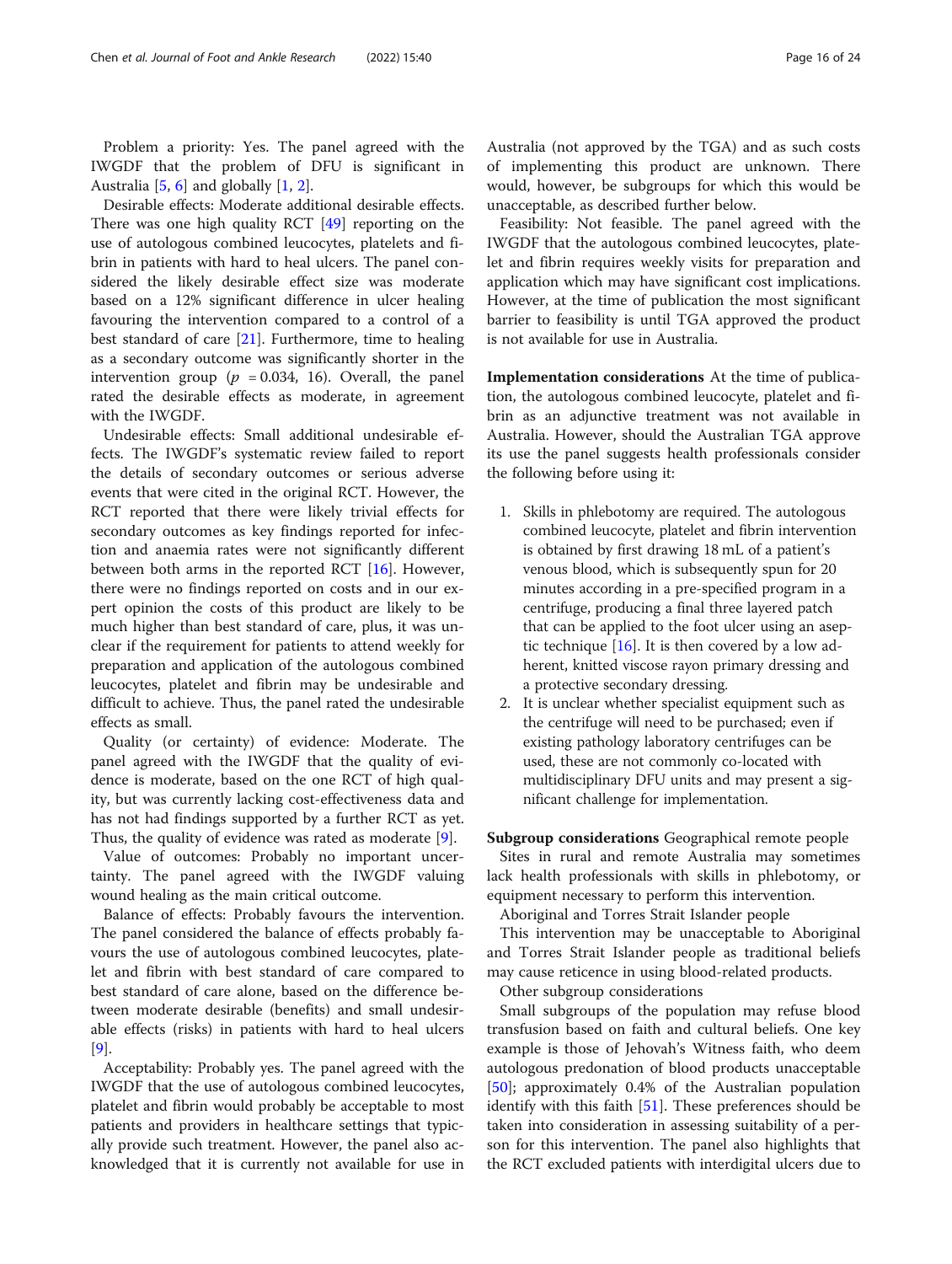difficulties in measuring and placing the patch on the wound [\[16](#page-22-0)] and thus this dressing may be impractical for these wound types.

Monitoring considerations In addition to general monitoring considerations outlined for other dressings in earlier recommendations (see Recommendations 2–4), to the panel's knowledge there were no specific monitoring implications for this recommendation, however, it is strongly advised to strictly adhere to manufacturer's recommendations for safe use and monitoring.

Future research considerations The panel agreed with the IWGDF that future high quality RCTs and costeffectiveness analyses should be undertaken to help support or refute the findings of the one high-quality RCT on this intervention to date.

#### Question seven

In individuals with active diabetic foot ulcers that are difficult to heal, does the use of other products that alter wound biology through mechanical and physical means (lasers, shockwaves, ultrasound, magnetism, and electric current) in addition to standard care in comparison to standard care alone help promote healing?

#### Recommendation 12

We suggest not using agents reported to have an effect on wound healing through alteration of the physical environment including through the use of electricity, magnetism, ultrasound and shockwaves in preference to best standard of care (weak; low).

#### Decision: adapted Rationale

The panel have adapted the recommendation, based on having differing judgements to the IWGDF for undesirable effects, balance of effects and feasibility ratings. Therefore, the panel downgraded the strength of the recommendation from "strong" to "weak" and changed the wording accordingly to reflect this conditional/weak recommendation.

Summary justification The panel disagreed with the IWGDF that the magnitude of undesirable effects (such as adverse events, patient dissatisfaction) from these interventions that alter wound biology through mechanical and physical means (lasers, shockwaves, ultrasound, magnetism, and electric current) outweighed the desirable effects (see detailed judgements below) to such an extent that the panel could be certain that the balance of effects favours the best standard of care control over the intervention(s). Instead, the panel found the balance of effects likely does not favour either these intervention(s) or best standard of care as they both produce similar

desirable and undesirable effects, resulting in the recommendation being downgraded. The panel, however, agreed it was not known if the intervention(s) would be acceptable for most patients and providers of DFU care in Australia and that the intervention(s) was probably not feasible to implement widely across Australia due to differences in TGA approval for these therapies, costs and expertise needed for use. Overall, the panel's ratings suggested a weak/conditional recommendation against using the intervention compared to best standard of care.

Detailed justifications After full assessment, the panel had similar judgements to IWGDF on justifications for this recommendation, except for undesirable effects and feasibility:

Problem a priority: Yes. The panel agreed that the problem of DFU is significant in Australia [\[5](#page-22-0), [6](#page-22-0)] and globally [[1,](#page-22-0) [2\]](#page-22-0).

Desirable effects: Trivial additional desirable effects. The panel agreed with the IWGDF that there did not seem to be an additional desirable effect for the intervention(s) compared with the control on healing [\[9](#page-22-0)]. This was based on numerous studies in this topic being of low quality/high risk of bias investigating a range of heterogenous interventions compared with a range of heterogenous standard of care controls showing little or no significant benefit on healing [[21\]](#page-22-0). The panel rated desirable effects as trivial.

Undesirable effects: Trivial additional undesirable effects. The IWGDF Guideline (2019) or systematic review did not address any undesirable effects of the intervention(s), but did indicate at least a small-to-moderate undesirable effect as they concluded a balance of effects strongly favouring the control. However, the panel rated undesirable effects as being trivial, based on our expert opinion, that these are generally non-invasive topical therapies, although acknowledging that there is a lack of evidence on adverse events, cost effectiveness or patient dissatisfaction.

Quality (or certainty) of evidence: Low. The panel agreed with the IWGDF that the quality of evidence is low, based on the numerous aforementioned lowquality, heterogenous studies reporting inconsistent findings.

Value of outcomes: Possibly important uncertainty. The IWGDF reported on the value of wound healing as the most critical outcome. Whilst the panel did not necessarily disagree, it was our expert opinion that other outcomes such as pain and frequency of treatment may be critical and valued outcomes to patients and therefore rated the possibility of important uncertainty or variability on the value of outcomes.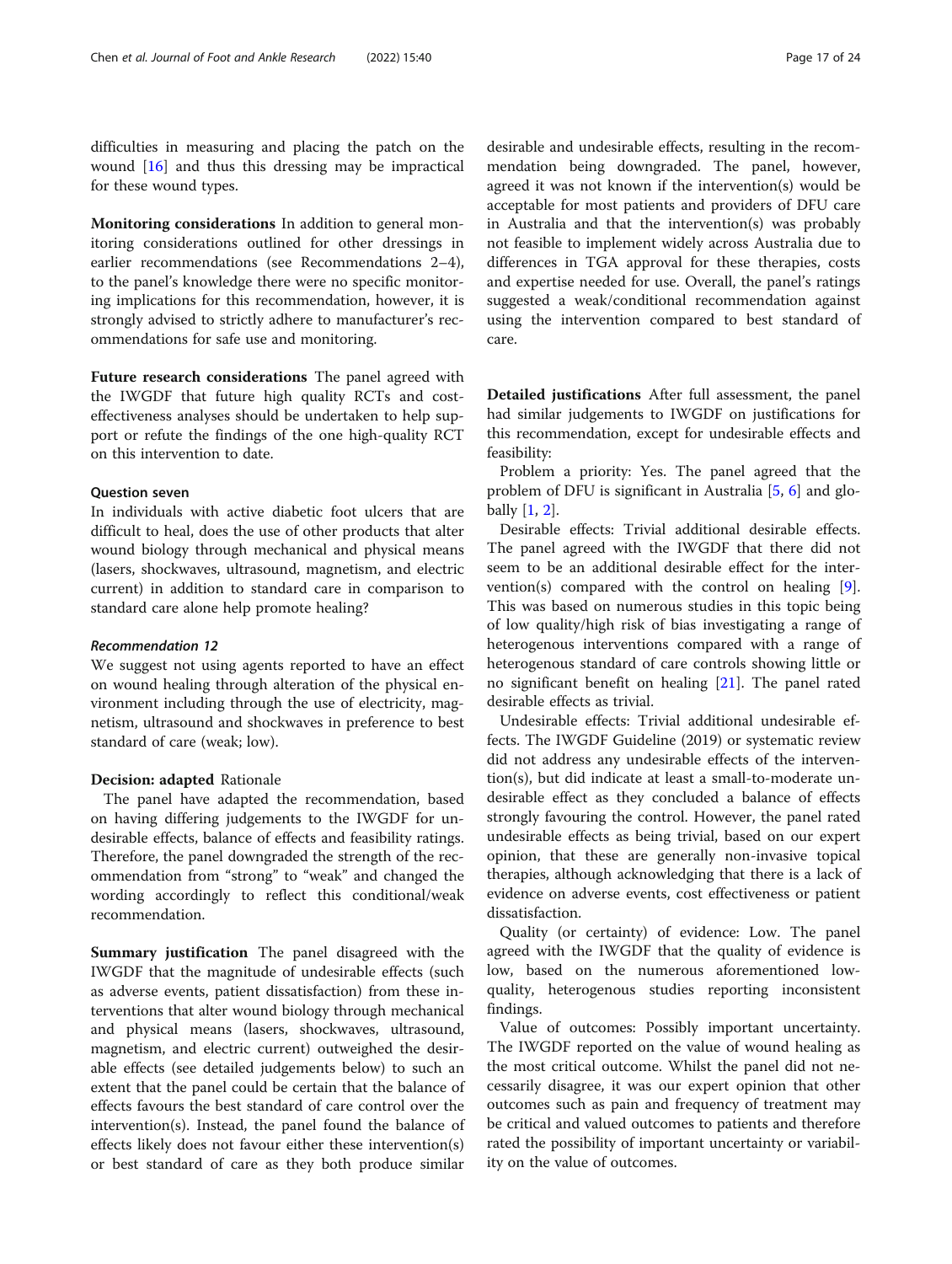Balance of effects: Does not favour either the interventions or control, based on the difference between our ratings of trivial desirable and trivial undesirable effects.

Acceptability: Unknown. The panel were uncertain if most patients and providers would find these treatments acceptable based on the uncertain evidence for benefits and risks and that the interventions included in this recommendation are very heterogenous in terms of likely patient satisfaction, costs, treatment and frequency. Thus, the panel did not know if these collective interventions would be acceptable to most patients or not.

Feasiblity: Probably no. The panel rated the collective intervention as probably not feasible to use due to differences in their TGA approval status for use in Australia, costs, and necessary expertise to be able to use widely in Australia.

Implementation, subgroup and monitoring considerations As this recommendation favours a good standard of care over the intervention(s) in treating DFU, there are no additional considerations for implementation, subgroup or monitoring than those outlined for a good standard of care in earlier wound dressing recommendations (See Recommendations 2–4).

Future research considerations These intervention(s) require further high-quality, well conducted RCTs compared with a good standard of care controls to substantiate any future desirable effects over undesirable effects before they can be recommended for use in people with DFU.

#### Question eight

In individuals with active diabetic foot ulcers that are difficult to heal, do interventions aimed at correcting the nutritional status (including supplementation of vitamins and trace elements, pharmacotherapy with agents promoting angiogenesis) in comparison to standard care help promote healing?

# Recommendation 13

We suggest not using interventions aimed at correcting the nutritional status (including supplementation of protein, vitamins and trace elements, pharmacotherapy with agents promoting angiogenesis) of patients with a diabetic foot ulcer, with the aim of improving healing, but note that nutritional status should be reviewed, and adequate daily nutritional requirements should be met as part of best standard of care (weak; low).

#### Decision: adapted Rationale

The panel adapted this recommendation, based on having differing judgements to the IWGDF for undesirable effects and balance of effects ratings, and the need

to ensure there was no confusion on ensuring that appropriate nutritional intake for general health and wellbeing is maintained and not compromised by confusion around the wording of this recommendation. Therefore, the strength of the recommendation was downgraded from "strong" to "weak" and added the qualifying phrase "nutritional status should be reviewed, and adequate daily nutritional requirements should be met as part of best standard of care" to ensure that such a recommendation was not misinterpreted.

Summary justification The panel disagreed with the IWGDF that the balance of effects favoured best standard of care alone over nutritional supplementation in combination with best standard of care to heal people with DFU. The panel considered the balance of effects to favour neither the intervention nor control. However, the panel also considered that adequate daily nutritional intake is essential for wound healing, collagen synthesis and angiogenesis in other wound types such as pressure injuries [\[52](#page-23-0)]. The panel acknowledge that although DFU and pressure injuries have different aetiologies, there are similarities in principles of wound closure for both types of chronic wounds. The panel have clarified in the recommendation that patients with DFU should have their nutritional status reviewed to ensure daily nutritional requirements are met as part of best standard of general health care and wound care.

Detailed justifications After full assessment, the panel had similar judgements to IWGDF on justifications for this recommendation, except for undesirable effects and feasibility:

Problem a priority: Yes. The panel agreed with the IWGDF that the problem is significant in Australia and globally.

Desirable effects: Small additional desirable effects. The panel agreed with the IWGDF that desirable effects of nutritional supplementation are small. Although numerous studies [\[53,](#page-23-0) [54](#page-23-0)] reported statistically significant benefit from nutritional supplementation on secondary outcomes of reducing ulcer size, there were major methodological flaws and inconsistencies ranging from poor definition of best standard of care, uncertainty around compliance and high risk of bias. Conversely, two high quality RCTs reported no differences between a nutritional supplementation intervention and best standard of care control on the primary outcome of healing at a certain time point, whilst another reported apparent improvement. All studies were on different nutritional supplementation interventions [[21](#page-22-0)]. Overall, the panel concluded that there was likely a small desirable effect.

Undesirable effects: Small additional undesirable effects. Unfortunately, the IWGDF Guideline (2019) or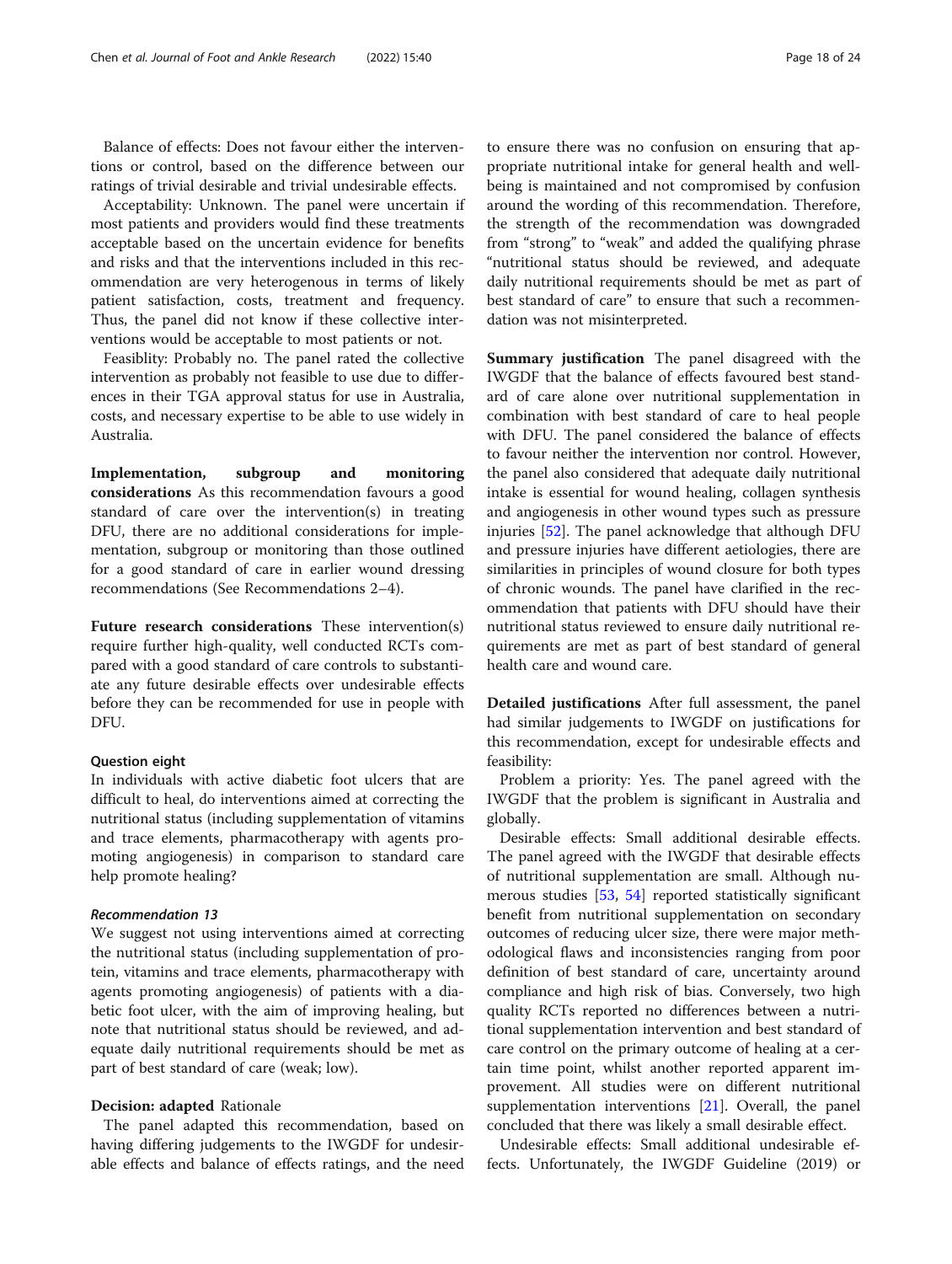systematic review did not report the undesirable effects of adverse events, patient dissatisfaction or costs from nutritional supplementation in the aforementioned numerous trials. However, the panel's expert opinion deemed undesirable effects to be small and mostly relating to a potentially large additional ongoing cost of nutritional supplements which may be a burden.

Quality (or certainty) of evidence: Low. The panel agreed with the IWGDF that the quality of evidence is low, based on the numerous aforementioned trials with heterogenous quality, interventions, controls, and outcome definitions reporting inconsistent findings.

Values of outcomes: Probably no important uncertainty. The IWGDF did not report on any values apart from wound healing.

Balance of effects: Does not favour the intervention or control, based on the difference between our ratings of small desirable and small undesirable effects.

Acceptability: Probably yes. The IWGDF Guideline (2019) or systematic review did not address acceptability of nutritional supplements to patients and providers. However, in our expert opinion the panel considered nutritional supplements are probably acceptable in most patients considering the wide-spread use of nutritional supplements in the general Australian population.

Feasibility: Probably yes. The IWGDF Guideline (2019) or systematic review did not address feasibility or applicability of nutritional supplements to enhance wound healing. However, the panel rated the intervention as being probably feasible to implement for most patients, although it was recognized that the cost of such nutritional supplements without strong evidence of added benefit can pose a significant financial burden on patients and that the fresh food required to meet basic nutritional (dietary) needs may be limited in rural and remote communities as described below.

Implementation considerations The panel felt there were no specific implementation implications for this recommendation, however, advised consideration be again given to the general implementation implications outlined for a good standard of DFU care in earlier wound dressing recommendations (See Recommendations 2–4), plus, the need for nutritional screening to determine if daily nutritional intake for general health and wellbeing is adequate or not when implementing this recommendation. The panel refers readers to the Australian Dietary Guideline on recommendations on the types and amounts of foods Australians should consume to meet nutritional requirements [\[55](#page-23-0)], as well as nutritional support recommendations for specific subgroups of people with diabetes and diabetes-related complications [\[56\]](#page-23-0). The panel additionally suggests, where indicated, referral to a dietitian experienced in diabetes

management for additional nutritional support should be considered.

#### Subgroup considerations Geographical remote people

People living in rural and remote regions of Australia may have reduced access to fresh food such as fruit and vegetables required for adequate daily nutritional intake. The panel acknowledges inequitable access to fresh food may have implications for wound healing. Attempts should be made to rectify poor access to fresh food where possible.

Aboriginal and Torres Strait Islander people

The recommendation is acceptable to Aboriginal and Torres Strait Islander people. However the panel acknowledges that like people living in rural and remote regions of Australia, there are multiple access challenges to affordable fresh produce within many Australian and Torres Strait Island communities.

Other subgroup considerations

The panel were not aware of any other subgroups where this recommendation would be unacceptable, however, refers readers to the Australian Dietary Guideline on recommendations on the types and amounts of foods Australians should consume to meet nutritional requirements or any potential contraindications [[55](#page-23-0)].

Monitoring considerations The panel propose there were no specific monitoring implications for this recommendation, however, advise consideration of the general monitoring implications in this guideline when implementing this recommendation.

Future research considerations These nutritional supplement intervention(s) require further high-quality, well conducted RCTs compared with a good standard of care controls to substantiate any future desirable effects over undesirable effects before they can be specifically recommended for use in wound healing in people with DFU.

# **Discussion**

#### Recommendations summary

For the first time in 10 years, new Australian wound healing intervention guidelines to heal DFUs have been developed. The panel systematically evaluated the 13 recent IWGDF Guideline (2019) evidence-based wound healing intervention recommendations to potentially adopt or adapt to the Australian context. Following this process, nine recommendations were adopted and four were adapted for the Australian context. The main reasons for adapting recommendations were: specifying the need for informed consent (recommendation 9), unavailability of the intervention in Australia (recommendation 11), re-wording to clarify best standard of care (recommendation 13), and downgrading the strength of two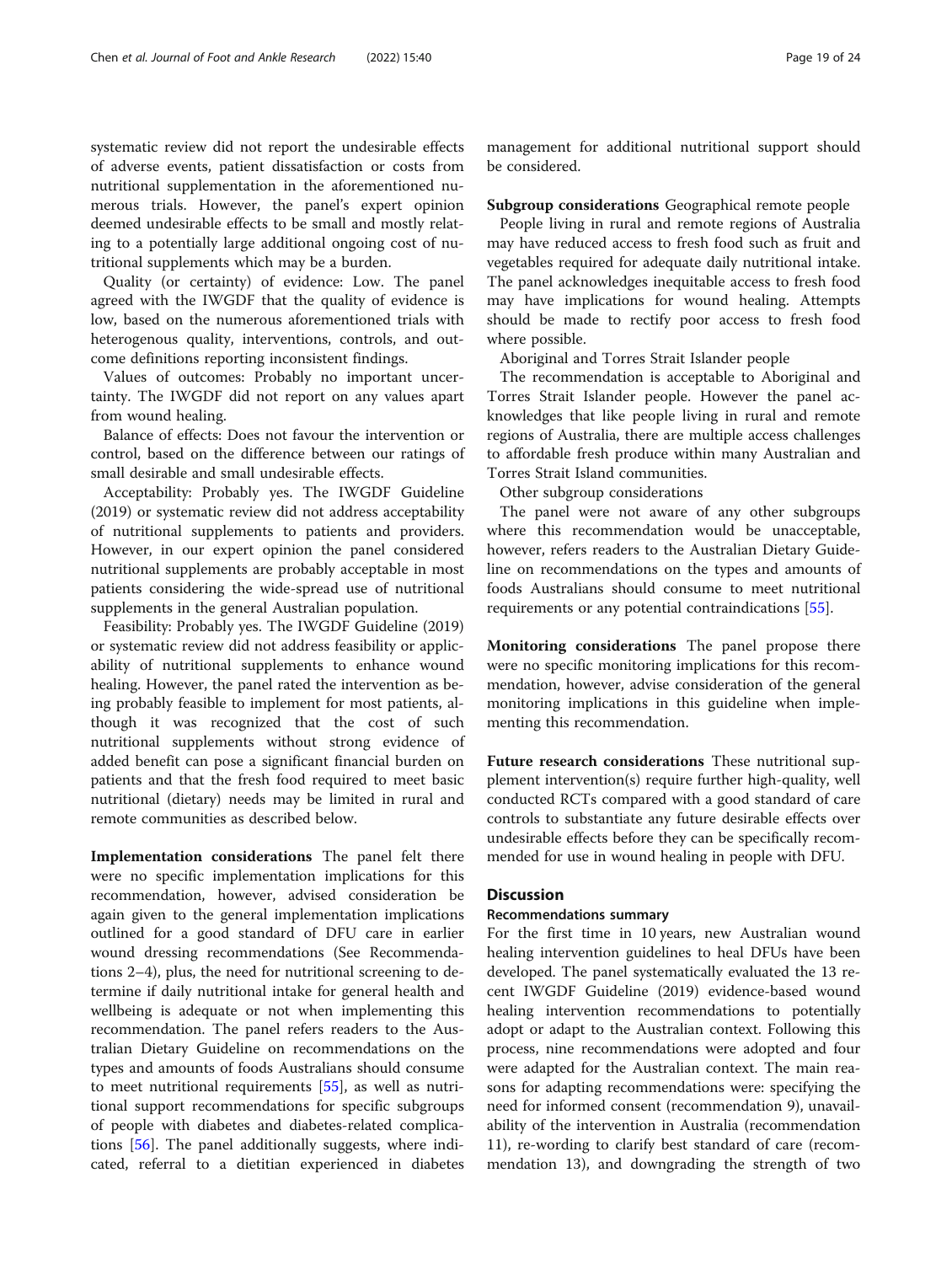recommendations (recommendations 12 and 13). Overall, five wound healing interventions have been identified as having the potential to improve wound healing in specific DFU types when implemented in conjunction with other best standard of DFU care recommended in accompanying Australian DFD guidelines. These were the sucrose-octasulfate impregnated dressing, systemic hyperbaric oxygen therapy (HBOT), negative pressure wound therapy (NPWT), placental-derived products, and the autologous combined leucocyte, platelet and fibrin dressing. Of these five interventions, three (sucroseoctasulfate impregnated dressing, systemic HBOT and NPWT) are approved and available in Australia, one (placental-derived products) is newly registered with the ARTG and the other (autologous combined leucocyte, platelet and fibrin dressing) is not yet approved for use in Australia.

#### Differences to previous guidelines

There are thirteen recommendations in this new Australian 2021 Wound Healing Guidelines compared with seven recommendations made in the previous 2011 Australian DFD Guidelines relating to wound healing interventions. The similar recommendations that remain in this new guideline are that: local sharp debridement of DFU be performed if not contraindicated (Recommendation 1); wound dressings should be selected based primarily on exudate control, comfort or cost as there is a lack of evidence for one wound dressing product being more effective than others to heal all different DFU types (Recommendation 2); and that there is some evidence for the use of systemic HBOT for ischaemic DFU (Recommendation 5) and NPWT for post-surgical DFU (Recommendation 7) [[10\]](#page-22-0).

However, there were multiple new recommendations made in this new guideline potentially reflecting the new high-quality evidence gained in this field over the last decade [\[9](#page-22-0)]. These new recommendations included a number of new wound product interventions that are appropriate to use and other wound products that are not appropriate to use for certain DFU types. Those new wound products to consider using included: sucroseoctasulfate impregnated dressings for hard-to-heal neuro-ischaemic DFU (Recommendation 4), placental derived products (Recommendation 9) and an autologous combined leucocyte, platelet and fibrin dressing for hard-to-heal DFU (Recommendation 11); although the latter products have only very recently been approved for use in Australia or not yet approved, respectively. Those wound products not recommended over a best standard of DFU wound healing care intervention (i.e. Recommendation 1 and 2) included: antimicrobial dressings (Recommendation 3); topical oxygen therapy (Recommendation 6); NPWT for non-surgically treated DFU (Recommendation 8); growth factors, autologous platelet gels, bioengineered skin products, ozone, topical carbon dioxide, and nitric oxide (Recommendation 9); electricity, magnetism, ultrasound and shockwaves therapy (Recommendation 12); and nutritional supplements (Recommendation 13).

Interestingly, two recommendations made in the previous 2011 Guideline were not addressed in this new 2021 Guideline: Larval therapy and Skin replacement therapies (cultured skin equivalents and skin grafting) were recommended to be considered in specialist centres in the previous guideline. This difference may be attributed to the difference in methodology and research questions used by the IWGDF in 2019 and the NHMRC in 2011. Thus, due to the methodology used in this guideline to adapt existing guidelines, we are unable to judge the appropriateness of these previous guideline recommendations and can only encourage health professionals to independently review and evaluate current evidence on the use of these therapies. Otherwise we suggest questions on larval therapy and skin replacement therapies should be included in future Australian DFD guidelines if possible.

#### Implementation considerations summary

All recommendations in this new 2021 Australian guideline should be implemented in conjunction with a good standard of DFU care. The panel defines this as including recommendations made on comprehensive DFU assessment (see wound classification guideline), appropriate debridement (Recommendation 1), wound dressings (Recommendation 2), antimicrobial management if infected (see infection guideline), revascularisation considerations if ischaemic (see PAD guideline) and the best available offloading device (see offloading guideline) [[14](#page-22-0), [32](#page-23-0)] in the accompanying Australian DFD Guidelines [\[33](#page-23-0)–[36\]](#page-23-0) (Fig. [1\)](#page-20-0).

The panel acknowledge that the interventions recommended in this guideline in addition to good standard of care are likely to be more expensive (to both the individual and healthcare system), and cost-effectiveness data is generally lacking. In selecting or considering a recommended intervention to promote DFU healing, the health professional should carefully discuss with the patient their overall goals of care, short-term outcomes desired for any wound dressing of exudate control, comfort and cost, and the desirable (improved wound healing), and undesirable effects (any adverse events, increased consultations needed and costs) of any suggested wound product recommended in the process of obtaining informed consent.

#### Subgroup considerations summary

Overall, all thirteen recommendations are widely applicable to Aboriginal and Torres Strait Islander people. The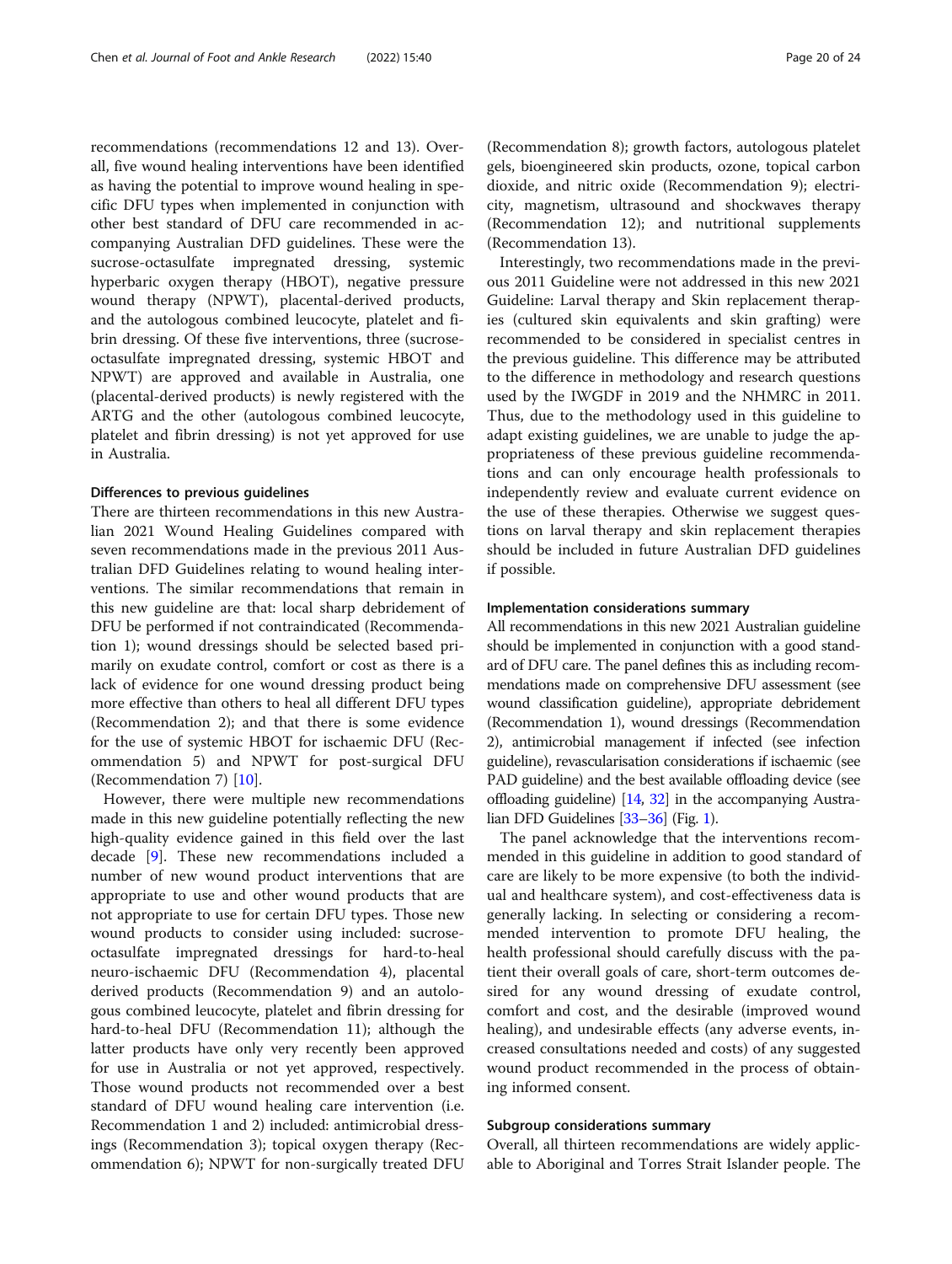

<span id="page-20-0"></span>

panel acknowledge that Aboriginal and Torres Strait Islander populations residing in non-metropolitan areas may encounter difficulties in accessing good standard care, as well as certain wound healing interventions recommended in this Australian DFU Guideline. In such instances, the panel strongly recommend health professionals working in these communities develop required skillsets or referral pathways to ensure Aboriginal and Torres Strait Islander people with DFU can access equitable care. The panel have also highlighted that recommendations 9 and 11, consisting of placental and bloodrelated products, may not be acceptable to Aboriginal and Torres Strait Islander people and specific consent should be obtained prior to using these interventions. The main considerations for geographical remote populations relate to accessibility of specific wound healing strategies as identified within stated recommendations. Where local accessibility, or lack of skilled staff may present key limitations, as in the case of systemic HBOT or NPWT therapies respectively, the panel recommends developing referral pathways or clinical training to acquire competency. Other key subgroup considerations generally relate to contraindications of certain wound healing interventions, for example pain and severe ischaemia for sharp debridement, or patient preferences based on religious beliefs (blood and placental derived products). Thus, the panel has highlighted the need to obtain informed consent when these interventions are implemented.

# Monitoring considerations summary

The panel recommend the use of existing High Risk Foot Service database monitoring systems [[26\]](#page-23-0) for monitoring the use and effectiveness of wound healing interventions on healing their patients with DFU. Further, it is acknowledged that important therapy regimen option details of several wound healing interventions such as frequency of debridement, NPWT or systemic HBOT treatments that are not currently collected in this database should be considered for inclusion in the future, as part of real-world data.

# Future research considerations summary

The panel agree with the IWGDF that it is imperative that all 2016 IWGDF key reporting standards for DFU studies are adhered to [[14](#page-22-0)]. This should further enhance the body of evidence, strength of recommendation and quality of evidence behind all wound healing interventions to enhance the fields' understanding of what works best to promote DFU healing. The lack of (cost-)effectiveness investigated for numerous therapies were also a consistent theme across all 13 wound healing recommendations, and future research should implement cost-effectiveness analyses in their trials to shed important new light on these interventions for patients and providers [[14](#page-22-0)].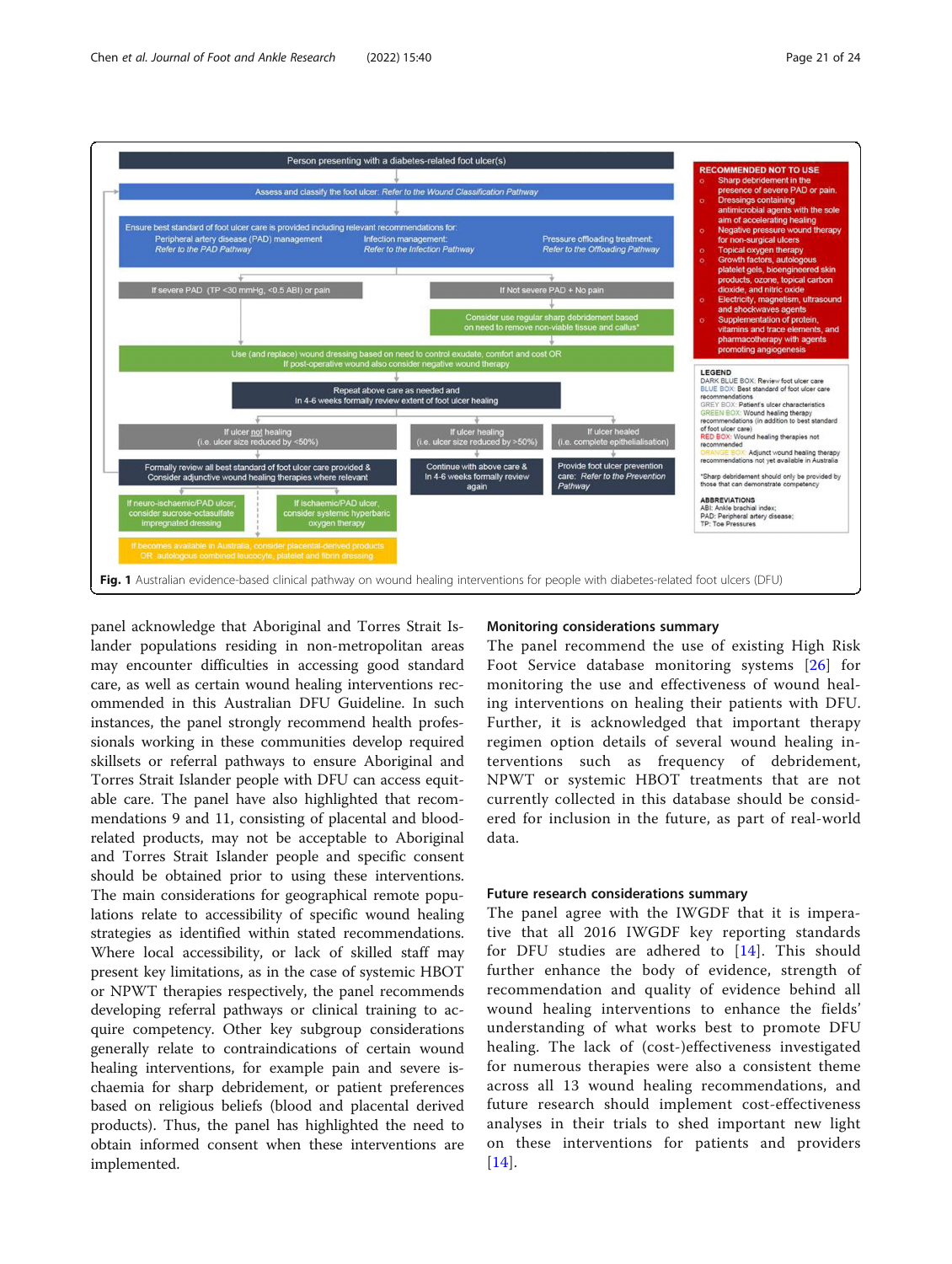# Strengths and limitations

There are a number of strengths in the development of this Guideline. Firstly, the Guideline Working Development Group followed NHMRC-recommended ADAPTE and GRADE procedures to identify suitable international source guidelines [[20,](#page-22-0) [22\]](#page-22-0) and to systematically adapt the IWGDF Guideline (2019) to the Australian context. An independent panel of multi-disciplinary experts in the care of people with DFU were involved in this process. Moreover, the panel included a consumer representative and an Aboriginal and Torres Strait Islander expert who aided decision making, which the original IWGDF Guideline lacked.

A limitation of this guideline, however, was the reliance on the IWGDF's research questions and accompanying systematic reviews in identifying all relevant evidence for the panel to review, meaning evidence published after the 2019 review may have been missed. However, the panel were able to include and review any additional Australian literature of which they were aware. Finally, the panel acknowledge some opinions and views may have been missed, although a widely representative international expert panel were consulted in all decision-making processes, and the guidelines were widely available during a public call for consultation from all Australian health professionals, researchers and peak bodies.

# Conclusion

The original IWGDF Guideline on use of interventions to enhance healing of chronic foot ulcers in diabetes (2019) recommended five wound healing interventions that have the potential to enhance wound healing in DFU when used in conjunction with good standard of care [\[9](#page-22-0), [21](#page-22-0)]. In these new Australian guidelines on wound healing interventions to enhance healing of foot ulcers: Part of the 2021 Australian evidence-based guidelines for diabetes-related foot disease, the IWGDF Guidelines (2019) have been systematically adapted for the Australian context, in particular geographically remote and Aboriginal and Torres Strait Islander people. The guideline also highlights important considerations for implementation and monitoring, as well as future research priorities for Australia. In implementing and monitoring these recommendations, as well as the other recommendations in accompanying chapters of the new Australian DFD guidelines, it is anticipated patients with DFU should experience better care, and subsequently improved healing outcomes, reducing the national burden and inequalities amongst all Australians with or at risk of DFU.

#### Abbreviations

DFU: Diabetes-related foot disease; EBR: Evidence-Based Recommendations; EtD: Evidence to Decision; GRADE: Grading of Recommendations,

Assessment, Development and Evaluations; HBOT: Hyperbaric Oxygen Therapy; IWGDF: International Working Group of the Diabetic Foot; NHMR C: National Health and Medical Research Council; NPWT: Negative Pressure Wound Therapy; PAD: Peripheral Artery Disease; RCT: Randomised Controlled Trial; TGA: Therapeutic Goods Administration.

# Supplementary Information

The online version contains supplementary material available at [https://doi.](https://doi.org/10.1186/s13047-022-00544-5) [org/10.1186/s13047-022-00544-5.](https://doi.org/10.1186/s13047-022-00544-5)

#### Additional file 1.

#### Acknowledgements

The authors wish to acknowledge the kind expert methodology guidance, review and input into the guideline drafts by the Australian Diabetes-related Foot Disease Guidelines & Pathways Project Working Group including: Professor Stephen Twigg (co-Chair), A/Professor Peter Lazzarini (co-Chair), Dr. Anita Raspovic, Dr. Jenny Prentice, Dr. Robert Commons and Professor Robert Fitridge, A/Professor James Charles and Ms. Jane Cheney. The authors would like to further acknowledge the internal peer review of this guideline by Professor Stephen Twigg. PAL also acknowledges the support of an Australian NHMRC Early Career Fellowship (1143435).

The authors also note that this manuscript has been published online in full and can be found on the Diabetes Feet Australia website: [https://www.](https://www.diabetesfeetaustralia.org/new-guidelines/) [diabetesfeetaustralia.org/new-guidelines/](https://www.diabetesfeetaustralia.org/new-guidelines/). Furthermore, the authors confirm they have been fully authorised by Diabetes Feet Australia, the copyright owners of these 2021 Australian evidence-based guidelines for diabetesrelated foot disease, to submit this manuscript for publication in the Journal of Foot and Ankle Research.

#### Glossary of terms

Good standard of diabetes-related foot ulcer (DFU) care: A comprehensive DFU assessment, appropriate debridement, wound dressings, antimicrobial management if infected, revascularisation considerations if ischaemic and the best available offloading device. In regard to wound healing, consider the short-term outcomes desired of the dressing to principally address exudate levels, comfort and cost, and overall goals of care and preferences of the patient. Dressings should be changed when soiled or when strikethrough is observed, and not placed on wounds for periods exceeding manufacturer's recommendations for use. The ability of the dressing to conform comfortably to the anatomical location is also a high priority.

Non-healing DFU: A DFU that has not reduced in size by > 50% after receiving 4–6 weeks of good standard of care (above).

Non-sharp debridement: The removal of callus or non-viable tissue using other techniques including autolytic, mechanical, larval (biosurgical), ultrasonic, hydrosurgical abrasion or chemical methods

Sharp debridement: the removal of callus or non-viable tissue that can be surgical (performed in a theatre), or conservative (performed in a clinic), using an aseptic technique with sterilised scalpel or scissors

#### Authors' contributions

PC screened, assessed and drafted all recommendations and rationale for recommendations, and drafted and critically reviewed the manuscript. KC screened, assessed and drafted all recommendations and rationale for the recommendations, drafted the abstract and critically reviewed the manuscript. TS and PAL screened, assessed and drafted all recommendations and rationale for the recommendations, and critically reviewed the manuscript. JCha provided Aboriginal and Torres Strait Islander and end-user intellectual input and content into the screening, assessment and drafting of all recommendations and rationale, and critically reviewed the manuscript. JChe provided lived experience and consumer intellectual input and content into the screening, assessment, drafting of all recommendations and rationale, and critically reviewed the manuscript. JP screened, assessed and drafted all recommendations and rationale for recommendations and critically reviewed the manuscript. PC acted as the secretary and JP as the chair of the chapter group. PC and JP take full responsibility for the content of the manuscript and all authors approved the manuscript for submission. The author(s) read and approved the final manuscript.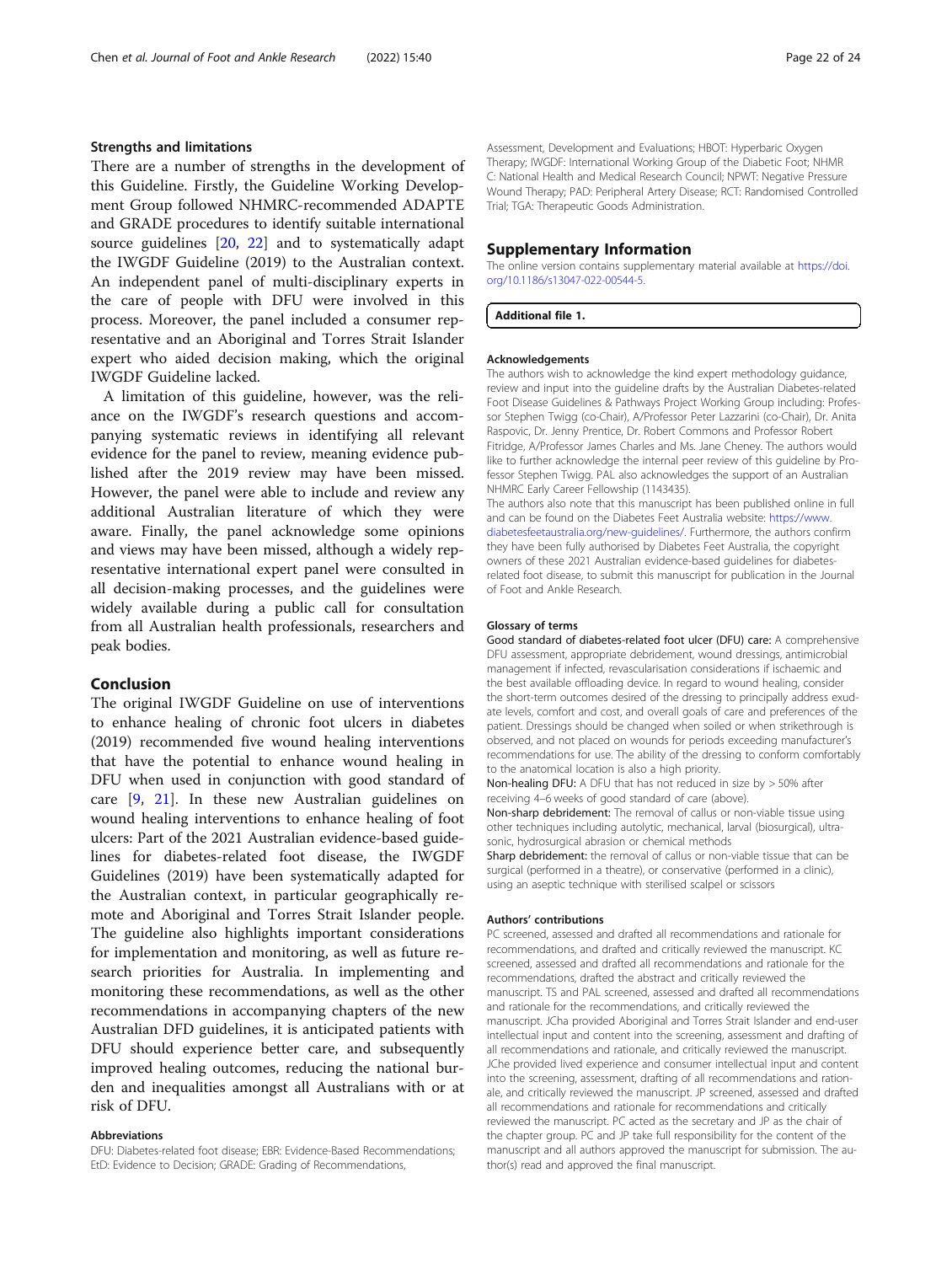#### <span id="page-22-0"></span>Funding

The Australian Diabetes-related Foot Disease Guidelines & Pathways Project received part funding from the National Diabetes Services Scheme and inkind secretariat support and oversight from Diabetic Foot Australia and the Australian Diabetes Society.

#### Availability of data and materials

Data sharing is not applicable to this article as no datasets were generated or analysed during the current study.

# Declarations

Ethics approval and consent to participate Not applicable.

#### Consent for publication

Not applicable.

#### Competing interests

The funding/supporting bodies below provided oversight and final approval for this guideline, however, did not have any input into the decisions on recommendations and rationale contained in these guidelines or in the writing of these guidelines. PC is the president of the Advanced Practicing Podiatrists – High Risk Foot Group and a member of the National Association of Diabetes Centres Foot Network Committee. TS participates on several industry related and specialty boards as well as providing education on behalf of industry partners; however, notes no relevant competing interests for this project. PAL has been a speaker consultant with Sanofi Australia, is chair of Diabetes Feet Australia, and is a member of the Journal of Foot & Ankle Editorial Board, National Association of Diabetes Centres Foot Network Committee, and Aboriginal and Torres Strait Islander Diabetic Foot Complications Program Expert Advisory Committee. JChe is employed by Diabetes Victoria and is fully funded by the National Diabetes Services Scheme. All other authors declare that they have no relevant competing interests.

#### Author details

<sup>1</sup>School of Medicine, University of Tasmania, Hobart, Australia. <sup>2</sup>Podiatric Medicine and Surgery, School of Allied Health, The University of Western Australia, Perth, Australia. <sup>3</sup>Joondalup Health Campus, Ramsay Healthcare<br>Australia, Perth, Australia. <sup>4</sup>Silver Chain Group and Curtin University, Perth, Australia. <sup>5</sup>Nurse Practitioner, Warrnambool, Victoria, Australia. <sup>6</sup>School of Public Health and Social Work, Queensland University of Technology, Brisbane, Australia. <sup>7</sup> Allied Health Research Collaborative, The Prince Charles Hospital, Brisbane, Australia. <sup>8</sup>First Peoples Health Unit, Faculty of Health, Griffith University, Gold Coast, Queensland, Australia. <sup>9</sup>Diabetes Victoria, Melbourne, Australia. <sup>10</sup>Hall and Prior Health and Aged Care Group, Perth, Australia. 11Diabetes Feet Australia, Brisbane, Australia. 12Australian Diabetes Society, Sydney, Australia.

#### Received: 12 October 2021 Accepted: 4 May 2022 Published online: 25 May 2022

#### References

- 1. Zhang Y, Lazzarini PA, McPhail SM, van Netten JJ, Armstrong DG, Pacella RE. Global disability burdens of diabetes-related lower-extremity complications in 1990 and 2016. Diabetes Care. 2020;43(5):964–74. [https://doi.org/10.2337/](https://doi.org/10.2337/dc19-1614) [dc19-1614](https://doi.org/10.2337/dc19-1614).
- 2. Boulton AJ, Vileikyte L, Ragnarson-Tennvall G, Apelqvist J. The global burden of diabetic foot disease. Lancet (London, England). 2005;366(9498):1719–24.
- 3. National Diabetes Service Scheme (2019) The Australian diabetes map. Available from [https://map.ndss.com.au/.](https://map.ndss.com.au/) Accessed 1 May 2020.
- 4. Zhang Y, van Netten JJ, Baba M, Cheng Q, Pacella R, McPhail SM, et al. Diabetes-related foot disease in Australia: a systematic review of the prevalence and incidence of risk factors, disease and amputation in Australian populations. J Foot Ankle Res. 2021;14(1):8. [https://doi.org/10.11](https://doi.org/10.1186/s13047-021-00447-x) [86/s13047-021-00447-x](https://doi.org/10.1186/s13047-021-00447-x).
- van Netten JJ, Lazzarini PA, Fitridge R, Kinnear E, Griffiths I, Malone M, et al. Australian diabetes-related foot disease strategy 2018–22: the first step towards ending avoidable amputations within a generation. Brisbane: Diabetic Foot Australia, Wound Management CRC; 2017.
- 6. Lazzarini PA, van Netten JJ, Fitridge RA, Griffiths I, Kinnear EM, Malone M, et al. Pathway to ending avoidable diabetes-related amputations in Australia. Med J Aust. 2018;209(7):288–90. [https://doi.org/10.5694/mja17.011](https://doi.org/10.5694/mja17.01198) 08<sup>.</sup>
- 7. West M, Chuter V, Munteanu S, Hawke F. Defining the gap: a systematic review of the difference in rates of diabetes-related foot complications in Aboriginal and Torres Strait islander Australians and non-indigenous Australians. J Foot Ankle Res. 2017;10(1):48. [https://doi.org/10.1186/s13047-](https://doi.org/10.1186/s13047-017-0230-5) [017-0230-5](https://doi.org/10.1186/s13047-017-0230-5).
- 8. NIAA. NATIONAL AGREEMENT ON CLOSING THE GAP. Canberra: National Indigenous Australians Agency; 2020.
- 9. Rayman G, Vas P, Dhatariya K, Driver V, Hartemann A, Londahl M, et al. Guidelines on use of interventions to enhance healing of chronic foot ulcers in diabetes (IWGDF 2019 update). Diabetes/Metab Res Rev. 2020; 36(Suppl 1):e3283.
- 10. NHMRC. National evidence-based guideline on prevention, identification and Management of Foot Complications in diabetes (part of the guidelines on Management of Type 2 diabetes). Melbourne: National Health and Medical Research Council; 2011.
- 11. Parker CN, Van Netten JJ, Parker TJ, Jia L, Corcoran H, Garrett M, et al. Differences between national and international guidelines for the management of diabetic foot disease. Diabetes Metab Res Rev. 2019;35(2): e3101. [https://doi.org/10.1002/dmrr.3101.](https://doi.org/10.1002/dmrr.3101)
- 12. Game FL, Attinger C, Hartemann A, Hinchliffe RJ, Löndahl M, Price PE, et al. IWGDF guidance on use of interventions to enhance the healing of chronic ulcers of the foot in diabetes. Diabetes Metab Res Rev. 2016;32(Suppl 1):75– 83. [https://doi.org/10.1002/dmrr.2700.](https://doi.org/10.1002/dmrr.2700)
- 13. Game FL, Hinchliffe RJ, Apelqvist J, Armstrong DG, Bakker K, Hartemann A, et al. A systematic review of interventions to enhance the healing of chronic ulcers of the foot in diabetes. Diabetes Metab Res Rev. 2012; 28(Suppl 1):119–41. [https://doi.org/10.1002/dmrr.2246.](https://doi.org/10.1002/dmrr.2246)
- 14. Jeffcoate WJ, Bus SA, Game FL, Hinchliffe RJ, Price PE, Schaper NC. Reporting standards of studies and papers on the prevention and management of foot ulcers in diabetes: required details and markers of good quality. Lancet Diabetes Endocrinol. 2016;4(9):781–8. [https://doi.org/1](https://doi.org/10.1016/S2213-8587(16)30012-2) [0.1016/S2213-8587\(16\)30012-2](https://doi.org/10.1016/S2213-8587(16)30012-2).
- 15. Edmonds M, Lázaro-Martínez JL, Alfayate-García JM, Martini J, Petit JM, Rayman G, Lobmann R, Uccioli L, Sauvadet A, Bohbot S, Kerihuel JC, Piaggesi A. Sucrose octasulfate dressing versus control dressing in patients with neuroischaemic diabetic foot ulcers (explorer): an international, multicentre, double-blind, randomised, controlled trial. Lancet Diabetes Endocrinol. 2018;6(3):186–96. [https://doi.org/10.1016/S2213-8587\(17\)30438-2.](https://doi.org/10.1016/S2213-8587(17)30438-2)
- 16. Game F, Jeffcoate W, Tarnow L, Jacobsen JL, Whitham DJ, Harrison EF, et al. LeucoPatch system for the management of hard-to-heal diabetic foot ulcers in the UK, Denmark, and Sweden: an observer-masked, randomised controlled trial. Lancet Diabetes Endocrinol. 2018;6(11):870–8. [https://doi.](https://doi.org/10.1016/S2213-8587(18)30240-7) [org/10.1016/S2213-8587\(18\)30240-7.](https://doi.org/10.1016/S2213-8587(18)30240-7)
- 17. Edmonds M. A renaissance in diabetic foot care: new evidence-based treatments. Lancet Diabetes Endocrinol. 2018;6(11):837–8. [https://doi.org/1](https://doi.org/10.1016/S2213-8587(18)30262-6) [0.1016/S2213-8587\(18\)30262-6](https://doi.org/10.1016/S2213-8587(18)30262-6).
- 18. Lazzarini PA, Raspovic A, Prentice J, Commons RJ, Fitridge R, Charles J, et al. Guidelines development protocol and findings: part of the 2021 Australian evidence-based guidelines for diabetes-related foot disease. Brisbane: Diabetes Feet Australia, Australian Diabetes Society; 2021.
- 19. Schünemann HJ, Wiercioch W, Brozek J, Etxeandia-Ikobaltzeta I, Mustafa RA, Manja V, et al. GRADE evidence to decision (EtD) frameworks for adoption, adaptation, and de novo development of trustworthy recommendations: GRADE-ADOLOPMENT. J Clin Epidemiol. 2017;81:101–10. [https://doi.org/10.1](https://doi.org/10.1016/j.jclinepi.2016.09.009) [016/j.jclinepi.2016.09.009](https://doi.org/10.1016/j.jclinepi.2016.09.009).
- 20. National Health & Medical Research Council (NHMRC). Guidelines for Guidelines: Adopt, adapt or start from scratch - Version 5.2. Canberra; 2018. Available from: [https://www.nhmrc.gov.au/guidelinesforguidelines/plan/a](https://www.nhmrc.gov.au/guidelinesforguidelines/plan/adopt-adapt-or-start-scratch) [dopt-adapt-or-start-scratch](https://www.nhmrc.gov.au/guidelinesforguidelines/plan/adopt-adapt-or-start-scratch).
- 21. Vas P, Rayman G, Dhatariya K, Driver V, Hartemann A, Londahl M, et al. Effectiveness of interventions to enhance healing of chronic foot ulcers in diabetes: a systematic review. Diabetes/Metabolism Res Rev. 2020;36(Suppl 1):e3284.
- 22. The ADAPTE Collaboration. The ADAPTE Process: Resource Toolkit for Guideline Adaptation - Version 2.0. Perthshire: Guideline International Network; 2009. <https://g-i-n.net/library/tools>